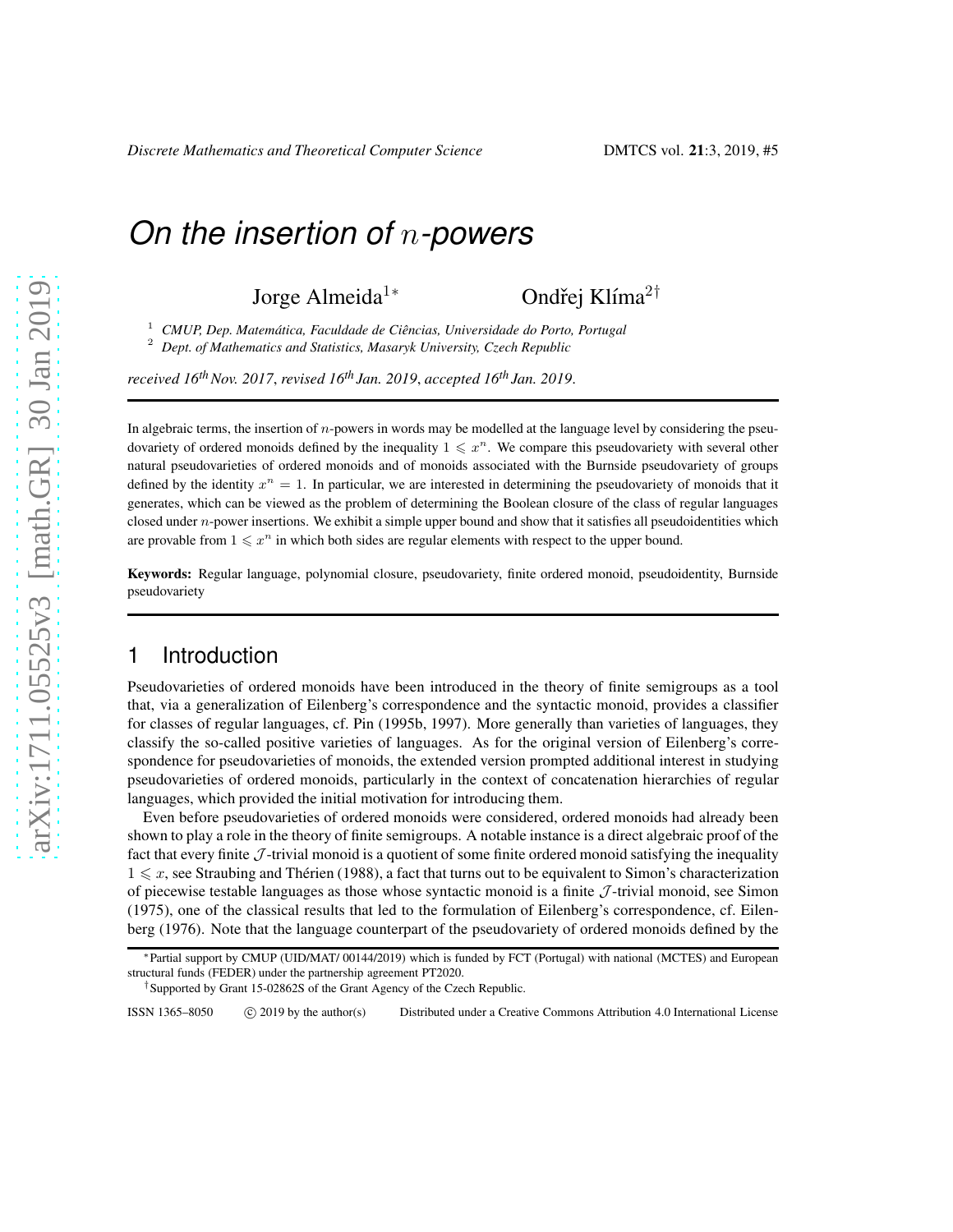inequality  $1 \leq x$  is the class of regular languages that are closed under inserting arbitrary words in each of their elements.

Another important instance of an inequality of the form  $1 \leq x^{\alpha}$  is the weakest such inequality, namely  $1 \leq x^{\omega}$ . The pseudovariety of monoids generated by the class of ordered monoids it defines was the object of deep research in the 1980's which led to many alternative descriptions, from block groups to power groups, as well as the language counterpart given by the Boolean-polynomial closure of the class of all group languages. A discussion of such results, whose key ingredient is due to Ash (1991), may be found in Henckell et al. (1991); Pin (1995a). Most descriptions of that pseudovariety involve some construction on the pseudovariety G of all finite groups, such as power groups (PG), the semidirect product J ∗ G, the Mal'cev product J <sup>m</sup> G, and block groups (BG). The relationships between such constructions starting from an arbitrary pseudovariety of groups instead of the pseudovariety G have been extensively studied by Auinger and Steinberg, see Steinberg (2000, 2001b,a); Auinger and Steinberg (2003, 2004, 2005b,a). In particular, the situation is radically different from the well-behaved case of G for the Burnside pseudovariety defined by the identity  $x^n = 1$  for  $n \ge 2$ .

The aim of our paper is to investigate the pseudovariety of ordered monoids  $\llbracket 1 \leq x^n \rrbracket$  defined by the inequality  $1 \leq x^n$ , which is the algebraic counterpart of the positive variety of languages closed under the insertion of  $n$ -powers. We are also interested in the Boolean closure of that positive variety, for which decidability of membership remains an open problem. It corresponds to the pseudovariety of monoids generated by  $[1 \leq x^n]$ , which may be viewed as an extension of the case  $1 \leq x$  and a restriction of the case  $1 \leq x^{\omega}$  by bounding the exponent. We compare these pseudovarieties with the classical constructions on the corresponding Burnside pseudovariety, defined by  $x^n = 1$ , and with the best upper bound we have been able to find. This is the pseudovariety  $(BG)<sub>n</sub>$  of block groups defined by the pseudoidentity  $(xy^{\omega}z)^{\omega+1} = (xy^nz)^{\omega+1}$ . We also propose an ordered version of the pseudoidentity proof scheme introduced by the authors, see Almeida and Klíma (2018). Finally, we show that if a pseudoidentity over  $(BG)_n$  whose sides are regular pseudowords may be proved from  $1 \leq x^n$ , then it is trivial, which gives some evidence towards our upper bound being optimal.

### 2 Background

We assume the reader is familiar with the basics of finite semigroup theory, particularly with pseudovarieties, pseudoidentities, and relatively free profinite monoids. For details, see Pin (1986); Almeida (1995, 2005); Rhodes and Steinberg (2009); Almeida and Costa. In particular, recall that a *profinite monoid* is a compact zero-dimensional monoid. For a pseudovariety V of monoids, the pro-V monoid freely generated by a set A is denoted  $\overline{\Omega}_A V$ . By a V-*pseudoidentity* we mean a formal equality  $u = v$  with  $u, v \in \overline{\Omega}_A V$ for some finite set A. For a set  $\Sigma$  of V-pseudoidentities, the class of all monoids from V satisfying all pseudoidentities from  $\Sigma$  is denoted  $[\Sigma]$ . Most often, we consider M-pseudoidentities, where M is the pseudovariety of all finite monoids. Elements of  $\overline{\Omega}_A M$  are sometimes called *pseudowords*.

For an element s of a profinite monoid,  $s^{\omega}$  denotes the unique idempotent in the closed subsemigroup  $\overline{\langle s \rangle}$  generated by s, while  $s^{\omega-1}$  denotes the inverse of  $s^{\omega+1} = s^{\omega} s$  in the unique maximal subgroup of  $\overline{\langle s \rangle}$ . For a nonzero integer k,  $s^{\omega+k}$  stands for  $(s^{|k|})^{\omega+\varepsilon}$ , where  $\varepsilon$  is the sign of k.

By an *ordered monoid* we mean a monoid with a partial order that is compatible with the monoid operation, cf. Pin (1997). A pseudovariety of ordered monoids is a nonempty class of such structures that is closed under taking images under order-preserving homomorphisms, subsemigroups under the induced order, and finite direct products. The theory of pseudovarieties of ordered monoids is a natural extension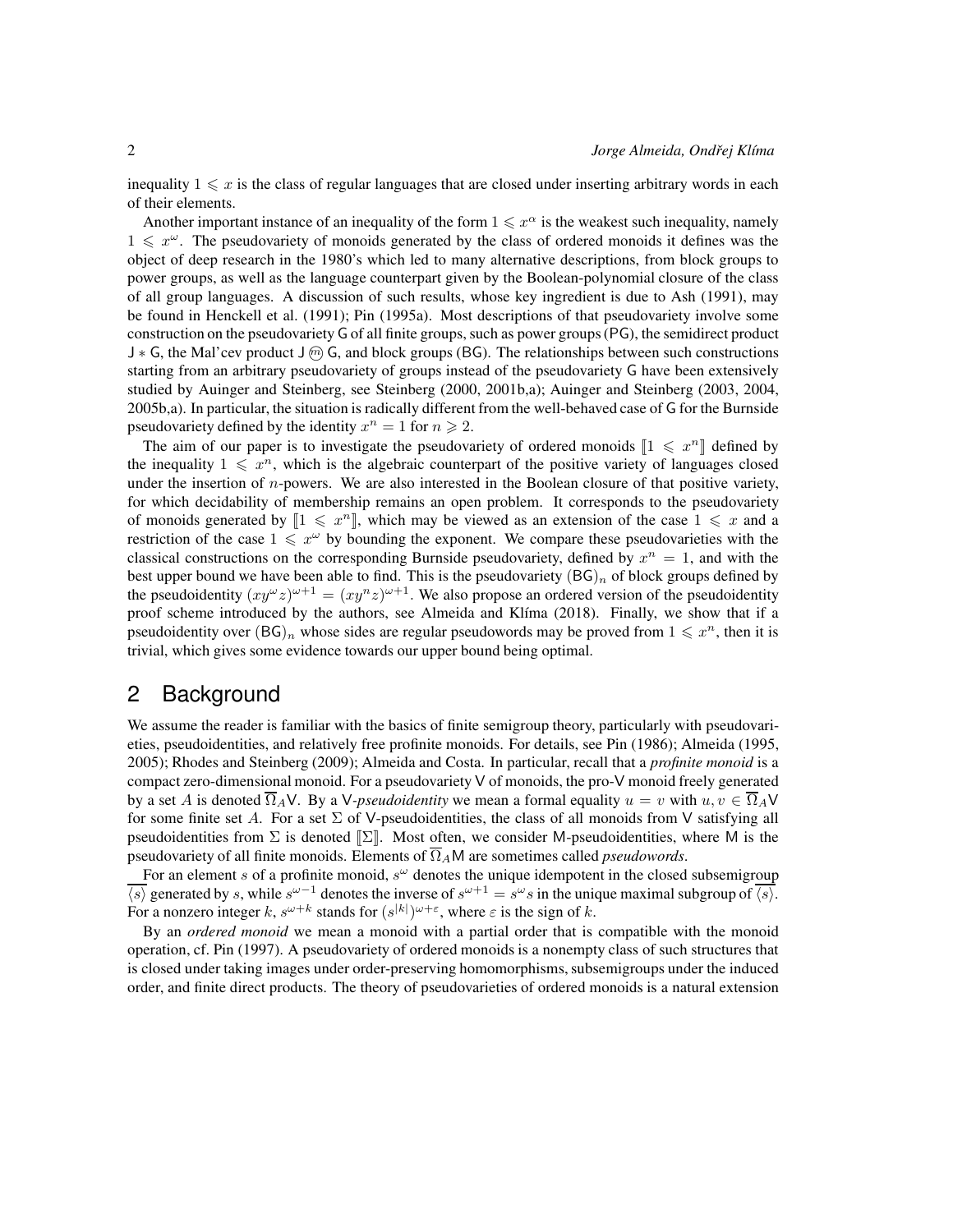of the unordered case. For a pseudovariety  $V$  of ordered monoids, forgetting the order of its elements, we may consider the pseudovariety of monoids  $\langle V \rangle$  it generates. On the other hand, an unordered monoid may be viewed as an ordered one under the trivial partial order, given by equality in the monoid. For a pseudovariety of monoids V, the pseudovariety of ordered monoids V' that the members of V generate when ordered trivially consists precisely of all monoids in V under all possible compatible orders. Thus, it is natural to identify V and V' and we do so it freely throughout this paper.

By a *(pseudo)inequality* we mean a formal inequality  $u \leq v$  with  $u, v \in \overline{\Omega}_A M$  for some finite set A. The class of all finite ordered monoids satisfying a given set  $\Sigma$  of inequalities is also denoted  $[\Sigma]$ .

For a pseudovariety V of ordered monoids, there is also a pro-V monoid freely generated by a set  $A$ , denoted  $\overline{\Omega}_A V$  which, as a topological monoid, coincides with  $\overline{\Omega}_A \langle V \rangle$ . It may be viewed as the quotient of  $\overline{\Omega}_A$ M by the (compatible closed) quasiorder  $\leq$  defined by  $u \leq v$  when V satisfies the inequality  $u \leq v$ .

*Mutatis mutandis*, instead of monoids one may consider semigroups. For a pseudovariety V of monoids, we usually also denote by V the pseudovariety of semigroups it generates. Occasionally, we refer to pseudovarieties of ordered semigroups.

There are several pseudovarieties that play an important role in this paper. Among them are the pseudovariety J of all finite  $\mathcal{J}$ -trivial monoids, the pseudovariety A of all finite aperiodic monoids, and the pseudovariety Sl of all finite semilattices. Some operators on pseudovarieties are also relevant. For a pseudovariety V of semigroups, EV denotes the pseudovariety of all finite monoids whose idempotents generate a semigroup from V, DV denotes the pseudovariety of all finite semigroups whose regular Dclasses are subsemigroups from V, and PV denotes the pseudovariety generated by all power semigroups of the semigroups from V. For a pseudovariety of groups H, BH and  $\overline{H}$  denote the pseudovarieties of all finite monoids whose blocks are groups from H and whose subgroups belong to H, respectively. When V is a pseudovariety of ordered semigroups and W is a pseudovariety of monoids, the Mal'cev product  $V$   $\omega$ ) W consists of all finite ordered monoids for which there is a relational morphism into a monoid from W such that the preimage of each idempotent is a member of V.

Given a language L over a finite alphabet A, meaning a subset of the free monoid  $A^*$ , the associated *syntactic quasiorder* is the quasiorder on  $A^*$  defined by  $u \leq v$  if, for all  $x, y \in A^*$ ,  $xuy \in L$  implies  $xvy \in L^{(i)}$  The *syntactic ordered monoid* of L, denoted Synt $(L)$ , is the quotient ordered monoid by the quasiorder  $\leq$ , meaning the quotient of  $A^*$  by the congruence  $\leq \cap \geq$ , endowed with the partial order induced by  $\leq$ . By the *syntactic monoid* of L we mean the same monoid Synt(L) but with no reference to the order.

### 3 Preliminary results

Consider the pseudovarieties  $J^+ = [1 \le x]$  and  $LI^+ = [x^\omega \le x^\omega y x^\omega]$ , respectively of ordered monoids and of ordered semigroups. By (Pin and Weil, 1997, Theorem 5.9), for a pseudovariety of monoids V, the polynomial closure<sup>(ii)</sup> of V is the pseudovariety of ordered monoids PolV =  $LI^{+}$  ( $\odot$  V. As was proved by Pin and Weil (1996),  $LI^+$   $\textcircled{v}$  V is defined by the inequalities of the form  $u^{\omega} \leq u^{\omega}vu^{\omega}$  such that the pseudoidentities  $u = v = v^2$  hold in V. In particular, in case V is a pseudovariety of groups, one may

<sup>(</sup>i) In the literature, one often finds the syntactic quasiorder defined to be the reverse quasiorder (see Almeida et al. (2015) for historical details).

<sup>(</sup>ii) meaning the pseudovariety of ordered monoids Pol V corresponding to the positive variety of languages generated by the class of languages which, for a finite alphabet A, consists of the products of the form  $L_0a_1L_1 \cdots a_nL_n$ , where the  $a_i \in A$  and the  $L_i$  are V-languages.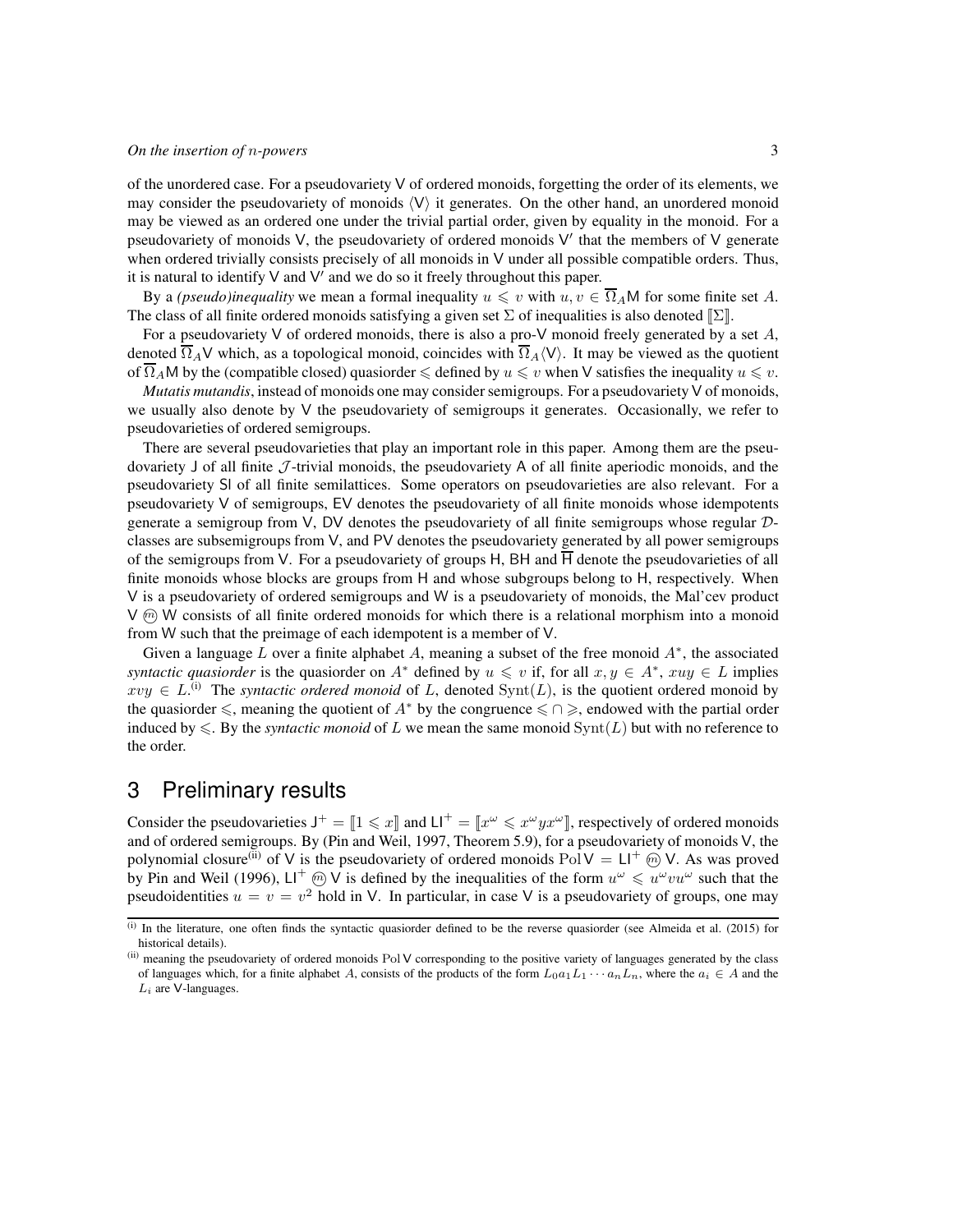take  $u = 1$ , so that the defining inequalities for Pol V are reduced to  $1 \leq v$  whenever V satisfies  $v = 1$ . This observation proves the following statement.

**Lemma 3.1** ((Steinberg, 2000, Corollary 3.1)). If H is a pseudovariety of groups, then Pol H =  $J^+$   $\omega$  $\Box$ H.

The following result allows us to separate two pseudovarieties of interest.

**Lemma 3.2.** *For*  $n \ge 2$ ,  $[1 \le x^n]$  *is not contained in*  $J^+$   $\omega$   $[x^n = 1]$ *.* 

**Proof:** Consider first the case where  $n \ge 3$ . In the Burnside pseudovariety  $\llbracket x^n = 1 \rrbracket$ , we have  $(y^{n-1}x)^{n-1}(xy)^{n-1}x^2 = x^{n-1}yy^{n-1}x^{n-1}x^2 = 1$ . Hence, the inequality  $1 \leqslant (y^{n-1}x)^{n-1}(xy)^{n-1}x^2$ holds in the Mal'cev product  $J^+$   $\widehat{\omega}$   $\llbracket x^n = 1 \rrbracket$ . Let L be the language over the alphabet  $A = \{x, y, t\}$  given by

 $L = \{pu^nq \in A^* : u \in A^+, p, q \in A^* \} \cup \{w \in A^* : |w| \geq (n+1)^2 \}.$ 

Then,  $L$  is a cofinite language, whence it is regular. Since  $u^n$  appears in  $L$  in every context, the syntactic ordered monoid  $\text{Synt}(L)$  satisfies the inequality  $1 \leq x^n$ . Note also that  $t \cdot 1 \cdot t^{n-1}$  belongs to L but, since  $n \geq 3, t \cdot (y^{n-1}x)^{n-1}(xy)^{n-1}x^2 \cdot t^{n-1}$  does not as it is a word of length  $(n-1)(n+3) + 3 = n^2 + 2n$ which does not contain any factor of the form  $u^n$  with  $u \neq 1$ . Hence, Synt(L) fails the inequality  $1 \leqslant (y^{n-1}x)^{n-1}(xy)^{n-1}x^2$ .

In case  $n = 2$ , we consider instead the inequality  $1 \leq xyzxzy$ . Let  $A = \{x, y, z, t\}$  and consider the language

$$
L = \{pu^2q \in A^* : u \in A^+, p, q \in A^* \} \cup \{w \in A^* : |w| \geq 9\}.
$$

The argument proceeds as in the previous case, where the essential ingredient that needs to be noted is that the word  $txyzxzyt$  has no square factor. П

**Corollary 3.3.** For  $n \geq 2$ , the pseudovariety  $[1 \leq x^n]$  is not of the form PolV for any pseudovariety of *monoids* V*.*

**Proof:** Let V be a pseudovariety of monoids and suppose that  $[1 \leq x^n] = \text{PolV}$ . Since  $V \subseteq \text{PolV}$ , it follows that V satisfies the inequality  $1 \leq x^n$ , whence also the identity  $x^n = 1$  so that, in particular, V must be a pseudovariety of groups. By Lemma 3.1, we deduce that  $PolV = J^+ \textcircled{m} V$ . By Lemma 3.2,  $J^+\omega V$  satisfies a pseudoidentity that fails in  $[1 \leq x^n]$ , which entails  $[1 \leq x^n] \nsubseteq P$ ol V, in contradiction with the initial assumption. □

In contrast with Corollary 3.3, for the pseudovariety G of all finite groups, (Pin and Weil, 1997, Theorem 5.9 and 2.7) yield the equalities  $PolG = L l^+ \omega G = [1 \leq x^{\omega}]$ . It is important to notice that the known proof of the latter equality depends on a deep theorem of Ash (1991). On the other hand, for  $n = 1$ , for the trivial pseudovariety  $I = [x = 1]$ , we have Poll  $= J^+ \omega I = J^+ = [1 \le x]$ . Next, we recall some related results.

Theorem 3.4 (Higgins and Margolis (2000)). *The pseudovariety* G *is the only pseudovariety of groups* H *such that*  $A \cap ESI$  *is contained in* DA  $\textcircled{m}$  H.

The following is an immediate application of the preceding theorem which has already been observed in (Steinberg, 2001a, Proposition 13).

**Corollary 3.5.** For a pseudovariety of groups H, the equality  $J \oplus H = BH$  holds if and only if  $H = G$ .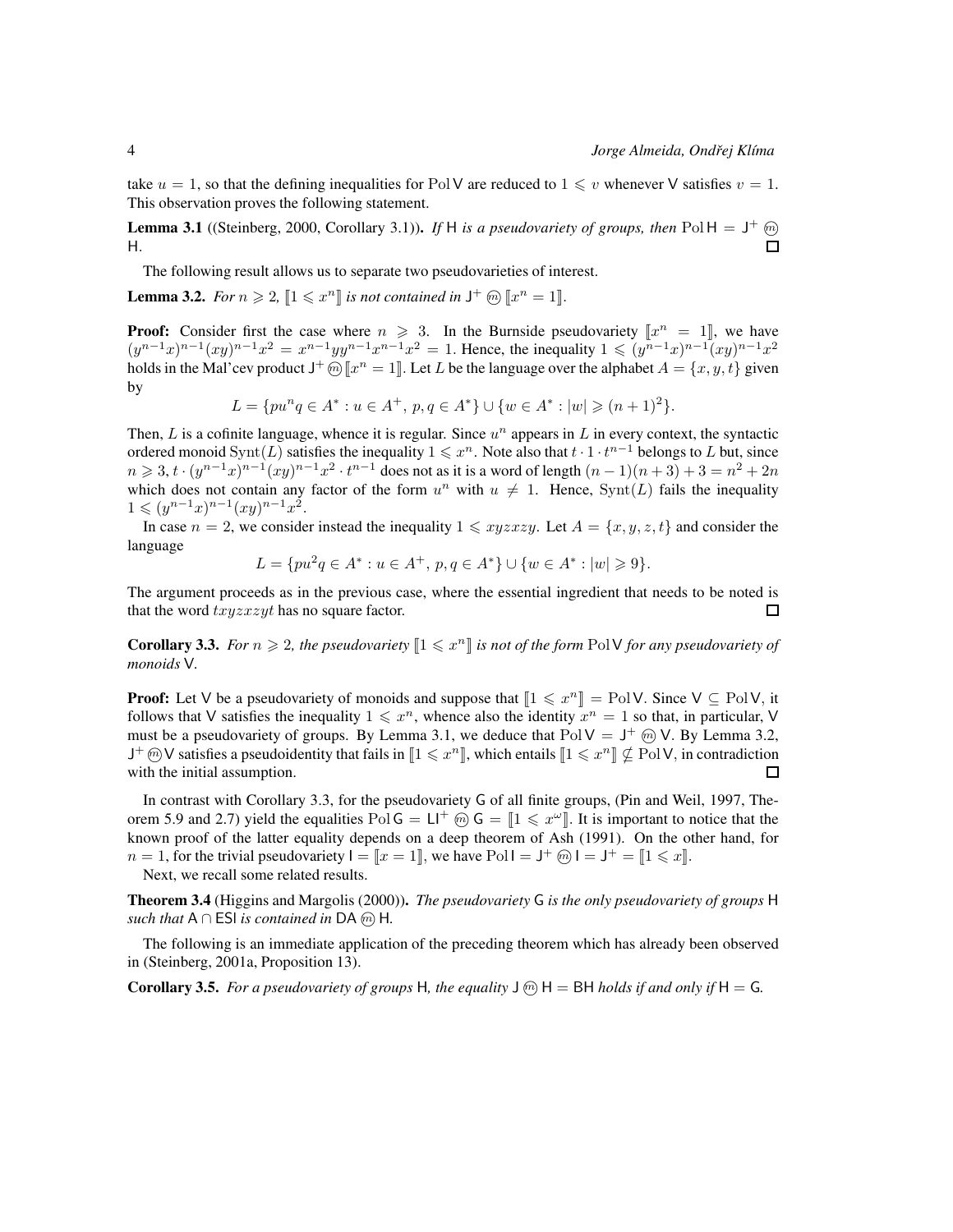**Proof:** The equalities  $J(\overline{m})$   $G = BG = EJ$  are well-known (Margolis and Pin, 1985, Theorem 4.7), see also (Pin, 1995a, Proposition 7.4). For the converse, it suffices to observe that BH = EJ ∩  $\overline{H}$   $\supseteq$  ESI ∩ A while  $J \circledcirc H \subset DA \circledcirc H$  and apply Theorem 3.4 to conclude that, if BH  $\subset J \circledcirc H$ , then H = G. П

The following theorem summarizes several results of Steinberg (2000) related with our present purposes. In it, a pseudovariety of groups H is said to be *arborescent* if it satisfies the equality (H∩Ab)∗H = H, where Ab is the pseudovariety of all finite Abelian groups; the adjective arborescent comes from treelike homological properties of the Cayley graphs of the free pro-H groups, see Almeida and Weil (1994) and also (Ribes, 2017, Theorem 2.5.3).

Theorem 3.6. *Let* H *be a pseudovariety of groups.*

- *1.*  $\langle J^+ * V \rangle = J * V$  *for every pseudovariety of monoids* V *(Steinberg, 2000, Proposition 2.2).*
- 2. J<sup>+</sup>  $\textcircled{m}$  H  $\subseteq$  J  $*$  H *(Steinberg, 2000, Proposition 5.2).*
- *3.* PH ⊆  $J * H = \langle Pol H \rangle ⊆ J ⊕ H$  (*Steinberg, 2000, Theorem 5.2 and Corollary 5.2).*
- *4. In case* H *is arborescent,*  $PH = J * H = \langle Pol H \rangle = J \, \widehat{m}$  H *(Steinberg, 2000, Theorem 5.9).*

A related problem for which only partial answers seem to be known is the following.

**Problem 3.7.** When does the equality  $\langle J^+ \oplus V \rangle = J \oplus V$  hold for a given pseudovariety V of monoids?

Note that, from Lemma 3.1 and Theorem 3.6 it follows that, if H is a pseudovariety of groups, then

$$
\mathrm{Pol}\,H = J^+ \text{ on } H \subseteq J*H = \langle \mathrm{Pol}\,H \rangle \subseteq J \text{ on } H.
$$

In particular, we get the following result.

**Corollary 3.8.** If H is a pseudovariety of groups, then  $\langle J^+ \otimes H \rangle = J * H$ .

Remark 3.9. Note that the inclusion J∗H ⊆ J<sup>@</sup>H may be strict. A characterization of the pseudovarieties of groups for which equality holds is given in (Auinger and Steinberg, 2004, Theorem 8.3). These are the so-called arboreous pseudovarieties of groups, defined in terms of certain geometrical properties of the Cayley graphs of the corresponding relatively free profinite groups. That  $J * H \subsetneq J \omega$  H for all nontrivial pseudovarieties satisfying some identity of the form  $x^n = 1$  had previously been shown in (Steinberg, 2001b, Theorem 7.32).

In general, we may use the basis theorems for the Mal'cev, see Pin and Weil (1996), and semidirect products, see Almeida and Weil (1998) and also (Rhodes and Steinberg, 2009, Section 3.7), to obtain bases of pseudoidentities:

• using Knast (1983) and Almeida and Weil (1998), J ∗ H is defined by the pseudoidentities of the form

$$
(xy)^{\omega}xt(zt)^{\omega} = (xy)^{\omega}(zt)^{\omega}
$$

for all pseudowords x, y, z, t such that the pseudoidentities  $x = z$  and  $xy = zt = 1$  hold in H;

•  $\bigcup$   $\widehat{m}$  H is defined by the pseudoidentities of the forms

$$
u^{\omega+1} = u^{\omega}
$$
 and  $(uv)^{\omega} = (vu)^{\omega}$ 

for all pseudowords u, v such that the pseudoidentities  $u^2 = u = v$  hold in H.

 $\Box$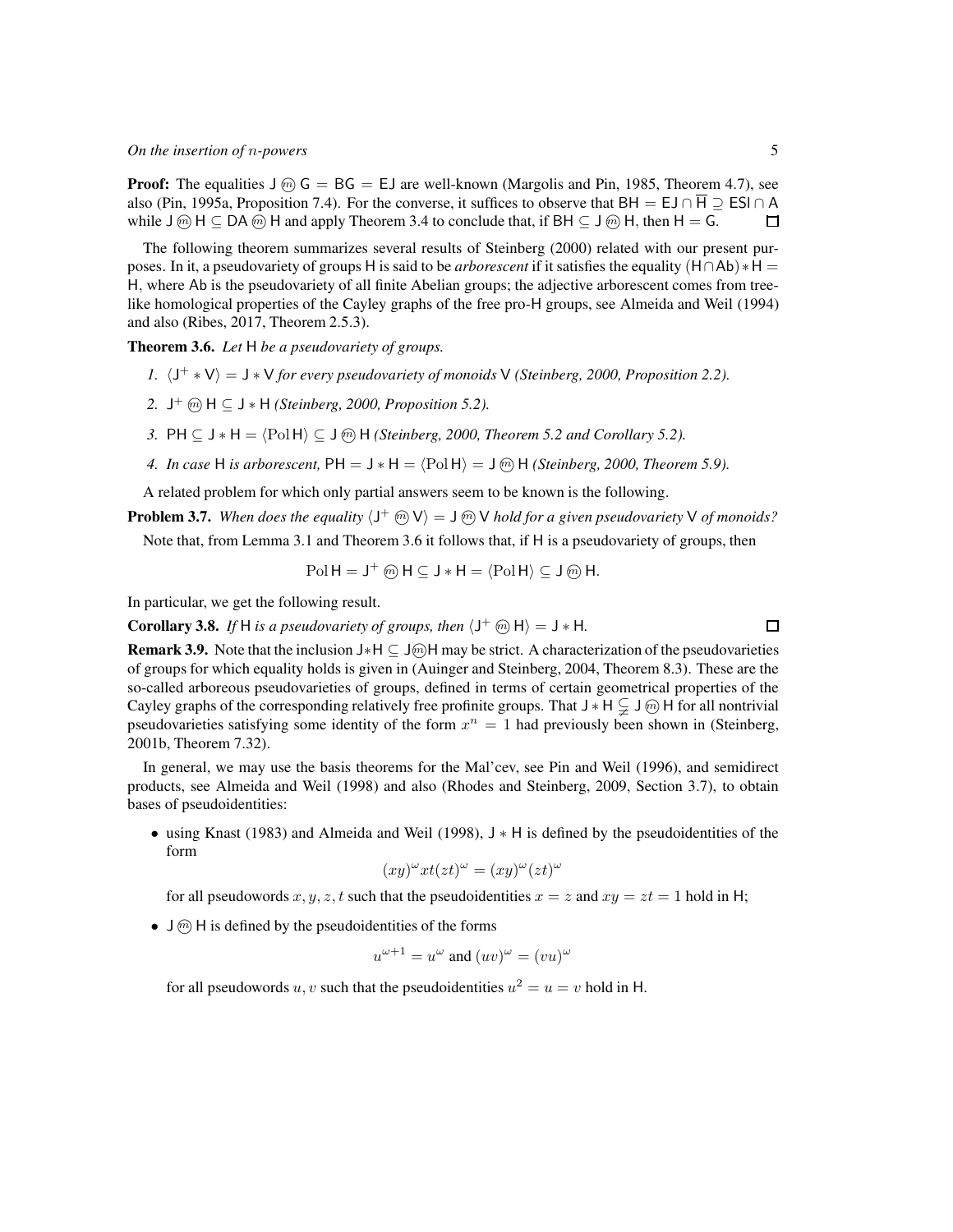In the particular case where  $H = [x^n = 1]$ , since this pseudovariety is locally finite by Zelmanov's solution of the restricted Burnside problem, see Zelmanov (1991), we may take above  $x, y, z, t, u, v$  to be words. More precisely the H-free groups are finite and computable (see the discussion on (Rhodes and Steinberg, 2009, Page 369)). Hence, given a finite monoid, to test membership in the pseudovarieties  $\mathsf{J} * \llbracket x^n = 1 \rrbracket$  and  $\mathsf{J} \circledast \llbracket x^n = 1 \rrbracket$ , one only needs to check a computable finite set of effectively verifiable pseudoidentities in the respective bases above. Indeed, given a finite monoid  $M$ , with a generating subset A, one only needs to consider the above pseudoidentities in which the words  $x, y, z, t, u, v$  have length at most  $|M \times \overline{\Omega}_A$  [ $x^n = 1$ ]. Hence, both those product pseudovarieties have decidable membership problem, which adds to the interest in comparing them with the main object of our investigation, namely the pseudovariety  $\langle [1 \leq x^n] \rangle$ .

#### 4 The pseudovariety  $(BG)_n$

We introduce three alternative bases of pseudoidentities for a pseudovariety naturally associated with BG and a positive integer n. Recall that BG may be defined by the pseudoidentity  $(x^{\omega}y)^{\omega} = (yx^{\omega})^{\omega}$ .

Lemma 4.1. *The pseudovarieties*

$$
U_n = \llbracket x^{\omega+n} = x^{\omega}, (xy^n)^{\omega} = (y^n x)^{\omega} \rrbracket,
$$
  
\n
$$
V_n = \llbracket x^{\omega+n} = x^{\omega}, (xy^{\omega})^{\omega} = (y^n x)^{\omega} \rrbracket,
$$
  
\n
$$
W_n = \llbracket (xy^{\omega}z)^{\omega+1} = (xy^nz)^{\omega+1} \rrbracket \cap BG
$$

*coincide.*

**Proof:**  $(W_n \subseteq U_n)$  Taking  $x = z = 1$  in  $(xy^{\omega}z)^{\omega+1} = (xy^nz)^{\omega+1}$ , we obtain  $y^{\omega} = y^{\omega+n}$ . If, instead, we take  $x = 1$ , we get  $(y^{\omega}z)^{\omega+1} = (y^nz)^{\omega+1}$  which, by raising both sides to the power  $\omega$ , yields  $(y^{\omega}z)^{\omega} = (y^nz)^{\omega}$ . Similarly, we also have  $(zy^{\omega})^{\omega} = (zy^n)^{\omega}$  in  $\mathsf{W}_n$ . Since  $\mathsf{W}_n$  is contained in BG, it also satisfies  $(y^{\omega}z)^{\omega} = (zy^{\omega})^{\omega}$ . Hence,  $W_n$  satisfies  $(zy^n)^{\omega} = (y^nz)^{\omega}$ .

 $(U_n \subseteq V_n)$  The proof consists in showing that several pseudoidentities hold in  $U_n$ . Throughout we write equality in the sense of pseudoidentities valid in  $\mathsf{U}_n$ . Substituting  $y^\omega$  for y in the pseudoidentity  $(xy^n)^{\omega} = (y^n x)^{\omega}$ , we obtain  $(xy^{\omega})^{\omega} = (y^{\omega} x)^{\omega}$ . Associativity gives

$$
(ynx)\omega = yn(xyn)\omega(xyn)\omega-1x = yn \cdot (ynx)\omega \cdot (xyn)\omega-1x,
$$

which, by iteration, yields  $(y^n x)^\omega = y^{nk} (y^n x)^\omega ((xy^n)^{\omega-1} x)^k$ , so that, taking limits, we get  $(y^n x)^\omega =$  $y^{\omega}(y^n x)^{\omega}( (xy^n)^{\omega-1}x)^{\omega}$ , whence  $(y^n x)^{\omega} = y^{\omega}(y^n x)^{\omega}$  since  $y^{\omega}$  is an idempotent. Similarly, we obtain

$$
(y^n x)^{\omega} = y^{\omega} (y^n x)^{\omega} = y^{\omega} (xy^n)^{\omega} = y^{\omega} x \cdot (y^n x)^{\omega} \cdot y^n (xy^n)^{\omega - 1},
$$

whence  $(y^n x)^\omega = (y^\omega x)^k (y^n x)^\omega (y^n (xy^n)^{\omega - 1})^k$  and  $(y^n x)^\omega = (y^\omega x)^\omega (y^n x)^\omega$ . On the other hand, we have  $\overline{1}$ 

$$
(y^{\omega}x)^{\omega} = y^{n}(y^{\omega}x)^{\omega} = y^{n}(xy^{\omega})^{\omega} = y^{n}x \cdot (y^{\omega}x)^{\omega} \cdot y^{\omega}(xy^{\omega})^{\omega - 1}
$$

so that  $(y^{\omega}x)^{\omega} = (y^{n}x)^{\omega}(y^{\omega}x)^{\omega}$  follows as above. Hence, the idempotents  $(y^{\omega}x)^{\omega}$  and  $(y^{n}x)^{\omega}$  are  $R$ -equivalent. By symmetry, they are also  $\mathcal{L}$ -equivalent, whence they are equal. In particular, we get  $(xy^{\omega})^{\omega} = (y^n x)^{\omega}.$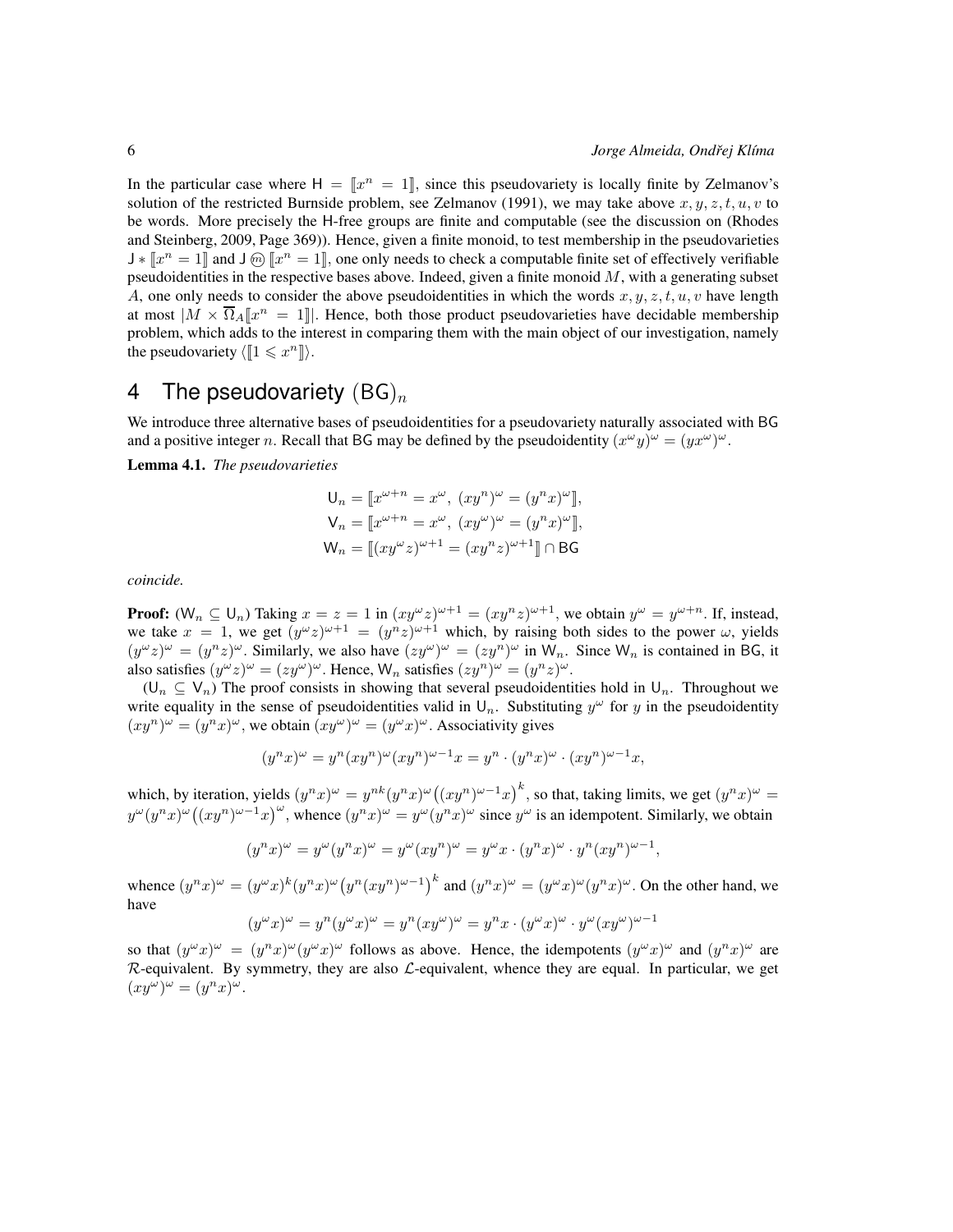$(\mathsf{V}_n \subseteq \mathsf{W}_n)$  Substituting  $y^{\omega}$  for y in the pseudoidentity  $(xy^{\omega})^{\omega} = (y^nx)^{\omega}$ , we obtain  $(xy^{\omega})^{\omega} =$  $(y^{\omega}x)^{\omega}$ , which is a defining pseudoidentity for BG. It remains to show that  $V_n$  satisfies the pseudoidentity  $(xy^{\omega}z)^{\omega+1} = (xy^nz)^{\omega+1}$ . Indeed, it satisfies the following pseudoidentities:

$$
(xy^{n}z)^{\omega+1} = x(y^{n}zx)^{\omega}y^{n}z = x(zxy^{\omega})^{\omega}y^{n}z
$$

$$
= x(zxy^{\omega})^{\omega}z = x(zxy^{\omega})^{\omega}y^{\omega}z
$$

$$
= x(y^{\omega}zx)^{\omega}y^{\omega}z = (xy^{\omega}z)^{\omega+1}.
$$

This completes the proof of the lemma.

From hereon, we denote by  $(BG)<sub>n</sub>$  the pseudovariety of Lemma 4.1. We now return to the pseudovariety of ordered monoids  $\llbracket 1 \leq x^n \rrbracket$ .

**Proposition 4.2.** The pseudovariety  $[1 \leq x^n]$  is contained in  $(BG)_n$ .

**Proof:** The pseudovariety  $[1 \leq x^n]$  is contained in  $[1 \leq x^{\omega}]$  = PolG  $\subseteq$  BG. Moreover, it satisfies the following inequalities:

$$
xy^{\omega}z = x(y^n)^{\omega}z
$$
  
\n
$$
\leq x(y^n(zx)^n)^{\omega-1}y^nz = x(y^nz(xz)^{n-1}x)^{\omega-1}y^nz
$$
  
\n
$$
\leq x(y^nz(xy^nz)^{n-1}x)^{\omega-1}y^nz = (xy^nz)^{n(\omega-1)+1} = (xy^nz)^{\omega-n+1}
$$
  
\n
$$
\leq (xy^nz)^{\omega+1},
$$

whence  $xy^{\omega}z \leq (xy^nz)^{\omega+1}$ . Raising both sides of the preceding inequality to the power  $\omega + 1$ , we obtain  $(xy^{\omega}z)^{\omega+1} \leq (xy^nz)^{\omega+1}$ . For the reverse inequality, just note that  $[1 \leq x^n]$  satisfies  $y^n \leq y^{mn}$  for every positive integer m and, therefore, also  $y^n \leq y^{\omega}$ .  $\Box$ 

The following lemma gathers some elementary properties of the pseudovariety BG.

Lemma 4.3. *The pseudovariety* BG *satisfies the following pseudoidentities:*

• 
$$
(xy^{\omega+1})^{\omega} = y^{\omega-1}(y^{\omega+1}x)^{\omega}y^{\omega+1};
$$

• 
$$
(xy^{\omega}z)^{\omega}(xz)^{\omega+1} = (xy^{\omega}z)^{\omega+1} = (xz)^{\omega+1}(xy^{\omega}z)^{\omega};
$$

- $(xy^{\omega}z)^{\omega}(xz)^{\omega} = (xy^{\omega}z)^{\omega} = (xz)^{\omega}(xy^{\omega}z)^{\omega};$
- $(xy^{\omega}z)^{\omega}(xt^{\omega}z)^{\omega} = (xy^{\omega}z)^{\omega+1}(xt^{\omega}z)^{\omega-1}.$

 $\Box$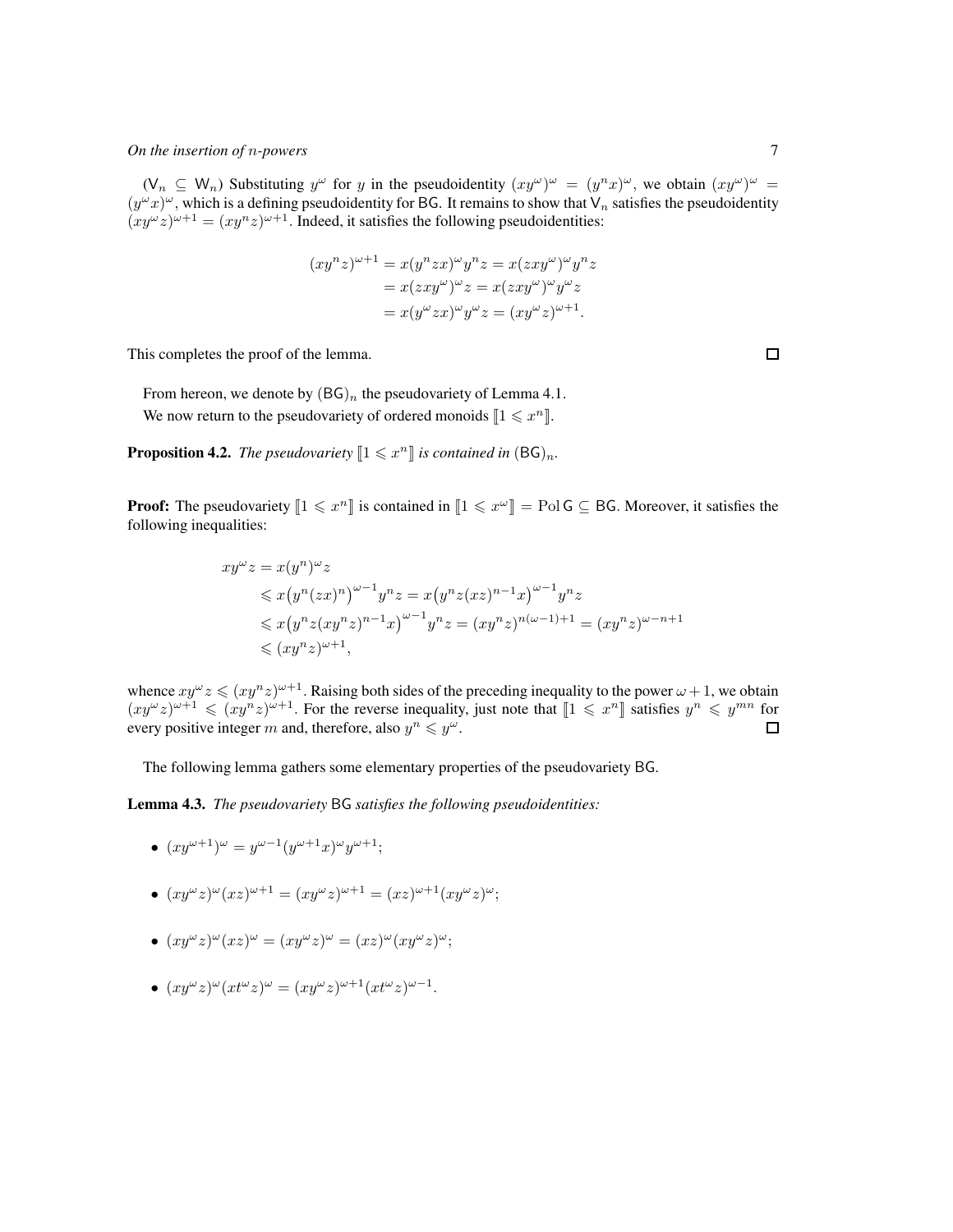**Proof:** The following pseudoidentities hold in BG:

$$
(xy^{\omega+1})^{\omega} = (xy y^{\omega})^{\omega} = (y^{\omega} xy)^{\omega} y^{\omega} = y^{\omega-1} (y^{\omega+1} x)^{\omega} y^{\omega+1};
$$
  
\n
$$
(xy^{\omega} z)^{\omega+1} = x (y^{\omega} zx)^{\omega} y^{\omega} z = x (zxy^{\omega})^{\omega} y^{\omega} z = x (zxy^{\omega})^{\omega} z
$$
  
\n
$$
= x (y^{\omega} zx)^{\omega} z = (xy^{\omega} z)^{\omega} xz
$$
  
\n
$$
\therefore (xy^{\omega} z)^{\omega+k} = (xy^{\omega} z)^{\omega} (xz)^{k} \text{ for every } k \ge 1
$$
  
\n
$$
\therefore (xy^{\omega} z)^{\omega+1} = (xy^{\omega} z)^{\omega} (xz)^{\omega+1} \text{ and } (xy^{\omega} z)^{\omega} = (xy^{\omega} z)^{\omega} (xz)^{\omega}
$$
  
\n
$$
\therefore (xy^{\omega} z)^{\omega+k} = (xz)^{k} (xy^{\omega} z)^{\omega} \text{ by symmetry}
$$
  
\n
$$
\therefore (xy^{\omega} z)^{\omega+1} (xt^{\omega} z)^{\omega-1} = (xy^{\omega} z)^{\omega} (xz) \cdot (xz)^{\omega-1} (xt^{\omega} z)^{\omega}
$$
  
\n
$$
= (xy^{\omega} z)^{\omega} (xz)^{\omega} (xt^{\omega} z)^{\omega} = (xy^{\omega} z)^{\omega} (xt^{\omega} z)^{\omega},
$$

which completes the proof.

**Corollary 4.4.** *The pseudovariety*  $(BG)_n$  *satisfies the pseudoidentities* 

$$
(xy^{n}z)^{\omega+1} = (xz)^{\omega+1}(xy^{n}z)^{\omega} = (xy^{n}z)^{\omega}(xz)^{\omega+1}
$$

$$
(xy^{n}z)^{\omega} = (xz)^{\omega}(xy^{n}z)^{\omega} = (xy^{n}z)^{\omega}(xz)^{\omega}.
$$

### 5 Comparing several pseudovarieties

We start with a simple observation regarding the pseudovariety defined by the Mal'cev product  $J\omega\llbracket x^n =$  $1$ .

**Lemma 5.1.**  $\mathsf{J} \circledcirc [x^n = 1] \subseteq (\mathsf{BG})_n$ .

**Proof:** The pseudoidentities  $x^n = 1 = y(x^n y)^{\omega - 1}$  are valid in  $[x^n = 1]$ . Hence the Mal'cev product  $\mathsf{J} \widehat{m}$   $\llbracket x^n = 1 \rrbracket$  satisfies the pseudoidentities

$$
x^{\omega+n} = (x^n)^{\omega+1} = (x^n)^{\omega} = x^{\omega}
$$
  

$$
(x^ny)^{\omega} = (x^n \cdot y(x^ny)^{\omega-1})^{\omega} = (y(x^ny)^{\omega-1} \cdot x^n)^{\omega} = (yx^n)^{\omega},
$$

which proves the lemma.

Note that the preceding proof may be adapted to show that the pseudovariety  $J \omega \llbracket x^n = 1 \rrbracket$  satisfies the pseudoidentity  $(ux)^{\omega} = (xu)^{\omega}$  whenever the pseudoidentity  $u = 1$  holds in  $\llbracket x^n = 1 \rrbracket$ . Such a pseudoidentity  $(ux)^{\omega} = (xu)^{\omega}$  may however fail in  $(BG)<sub>n</sub>$ . For example, in case  $n = 2$ , we may take  $u = yztytz$  and the resulting pseudoidentity fails in the syntactic monoid of the language  $(abcdbdc)^*$ over the alphabet  $\{a, b, c, d\}$ , which lies in BG  $\cap$   $x^3 = x^2$ , as may be easily checked with the aid of computer calculations, and, therefore also in  $(BG)_2$ . In particular,  $J \otimes [x^2 = 1]$  does not contain  $(BG)_2$ . Below, we prove the stronger statement that  $\llbracket 1 \leqslant x^n \rrbracket \nsubseteq A \text{ } \textcircled{m} \ \llbracket x^n = 1 \rrbracket$  (Corollary 5.7).

For a language L, denote by  $F(L)$  the set of all factors of words from L. Note that  $F(L)$  is regular if so is L. Given natural numbers k and  $\ell$ , for shortness we denote by  $w^{k+\ell*}$  the set of all powers of the word w whose exponent is of the form  $k + \ell n$  for some non-negative integer n.

 $\Box$ 

 $\Box$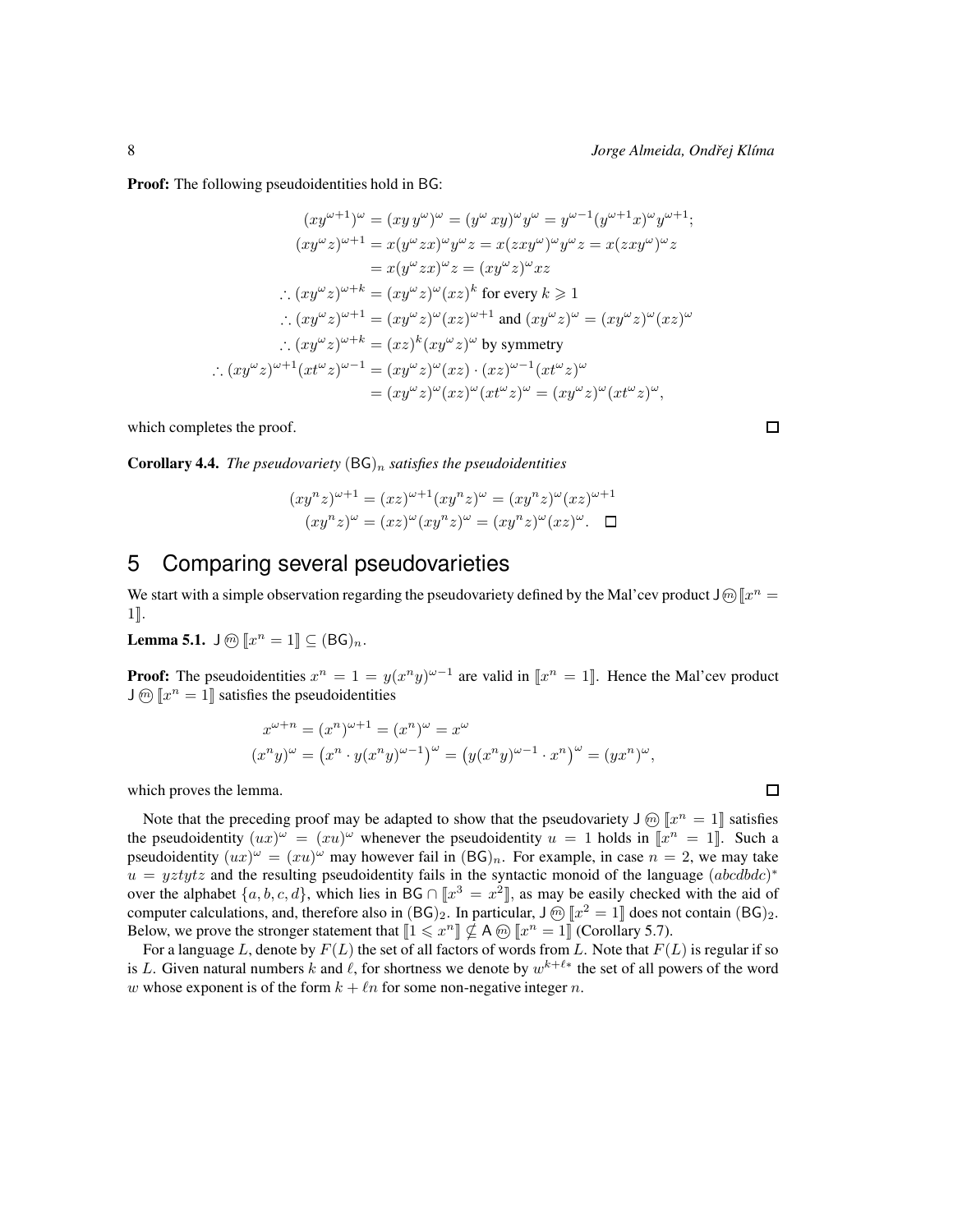**Proposition 5.2.** *Consider the following language over the alphabet*  $A = \{a, b, c\}$ *:* 

$$
L_2 = \left(A^* \setminus F((abcacb)^*)\right) \cup (abcacb)^{1+2*}.
$$

Then the syntactic ordered monoid of  $L_2$  belongs to  $[\![1\leqslant x^2]\!]$  and fails the pseudoidentity  $(xyzxzy)^{\omega+1}=$  $(xyzxzy)^\omega$ .

To prove the first part of Proposition 5.2, we establish the following two lemmas.

**Lemma 5.3.** Suppose that  $x, u, y$  are words such that  $xu^2y$  belongs to the language (abcacb)\*. Then  $|u|$ *is a multiple of 6 and*  $xy \in (abcacb)^*$ .

**Proof:** We first note that the case where  $u = 1$  is obvious while it is impossible that u has length 1 since no square of a letter belongs to  $F((abcacb)^*)$ . Hence, we may consider the prefix of length 2 of u, which we denote v. Then v must be one of the words  $ab, bc, ca, ac, cb, ba$ . Let p, q be words such that pvq belongs to  $(abcacb)^*$ . Note that, whatever the value of v, its first letter can only appear in one position within abcacb, so that |p| is completely determined modulo 6 by the value of v. For instance, if  $v = ab$ , then we must have  $|p| \equiv 0 \pmod{6}$ .

Let  $u = vw$ . By the above, since xvwvwy is a power of abcacb, we conclude that  $|x| \equiv |xvw|$ (mod 6), which yields  $|u| = |vw| \equiv 0 \pmod{6}$ . Thus, whichever position in abcacb the factor  $u^2$ starts in the power  $xu^2y$  of abcacb, the factor y starts exactly in the same position. Hence, xy belongs to  $(abcacb)^*$ . 口

**Lemma 5.4.** The syntactic ordered monoid of  $L_2$  satisfies the inequality  $1 \leq x^2$ .

**Proof:** We must show that, if p, q are words such that  $pq \in L_2$ , then  $pu^2q \in L_2$  for every word  $u \in A^*$ . Suppose first that pq belongs to the language  $A^* \setminus F((abcacb)^*)$ . We claim that  $pu^2q$  belongs to the same language, whence to  $L_2$ . For this purpose, we argue by contradiction, assuming  $pu^2q$  is a factor of some power of abcacb, that is, there exist words x, y such that  $xpu^2qy$  belongs to  $(abcacb)^*$ . By Lemma 5.3, it follows that  $xpqy$  also belongs to  $(abcacb)^*$ , which contradicts the assumption that  $pq$  does not belong to  $F((abcacb)^*)$ .

Hence, we may assume that pq belongs to  $(abcacb)^{1+2*}$ , so that there is an integer k such that  $pq =$  $(abcacb)^{1+2k}$ . If  $pu^2q$  is not in  $F((abcacb)^*)$ , then it belongs to  $L_2$  and we are done. Thus, we assume that  $pu^2q$  belongs to  $F((abcacb)^*)$  and we choose words x, y such that  $xpu^2qy = (abcacb)^{\ell}$  for some integer  $\ell$ . By Lemma 5.3, there is some integer  $\ell'$  such that  $|u| = 6\ell'$  and  $xpqy = (abcacb)^{\ell-2\ell'}$ . Since  $pq = (abcacb)^{1+2k}$ , and there are no nontrivial overlaps between the word abcacb with itself, there exist integers r, s such that  $x = (abcacb)^r$  and  $y = (abcacb)^s$ . This yields the equality  $l - 2l' = r + s + 1 + 2k$ , that is,  $\ell - (r+s) = 1 + 2k + 2\ell'$ , which shows that  $pu^2q = (abcacb)^{1+2k+2\ell'}$  is a word in  $(abcacb)^{1+2k}$ , whence also in  $L_2$ . □

**Proof of Proposition 5.2:** In view of Lemma 5.4, to complete the proof of Proposition 5.2, it remains to show that the syntactic monoid of  $L_2$  fails the pseudoidentity  $(xyzxzy)^{\omega+1} = (xyzxzy)^{\omega}$ . Indeed, substituting the syntactic classes of a, b, c respectively for the variables  $x, y, z$ , we obtain for  $(xyzxzy)^{\omega+1}$ the syntactic class of a word of the form  $(abcacb)^k$ , where k is odd, which belongs to  $L_2$ , whereas for  $\ell$  even,  $(abcacb)^{\ell}$  does not belong to  $L_2$ ; hence, the value we obtain for  $(xyzxzy)^{\omega}$  cannot be the same as for  $(xyzxzy)^{\omega+1}$ . □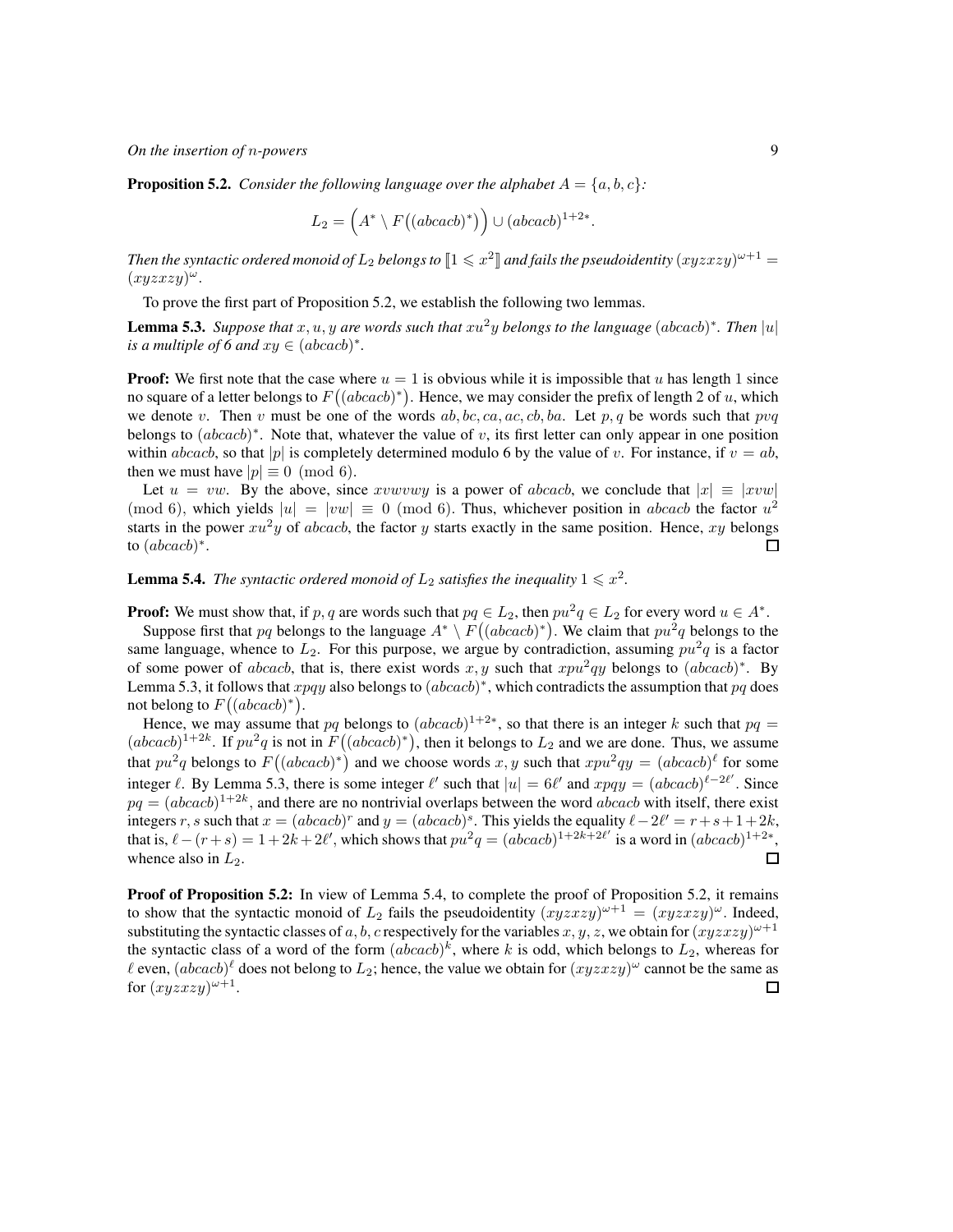For  $n \geq 3$ , the argument is similar, but we need to work with a more complicated word.

**Proposition 5.5.** Let  $n \ge 3$ ,  $A = \{a, b\}$ ,  $w = (b^{n-1}a)^{n-1}(ab)^{n-1}a^2$ , and consider the following *language:*

$$
L_n = (A^* \setminus F(w^*)) \cup w^{1+n*}.
$$

Then the syntactic ordered monoid of  $L_n$  belongs to  $\llbracket 1 \leqslant x^n \rrbracket$  and fails the pseudoidentity

$$
((y^{n-1}x)^{n-1}(xy)^{n-1}x^2)^{\omega+1} = ((y^{n-1}x)^{n-1}(xy)^{n-1}x^2)^{\omega}.
$$

The proof of Proposition 5.5 proceeds along the same lines of the above proof for Proposition 5.2. The only point where there is an essential difference is in the analogue of Lemma 5.3, and that is the only detail which we present here. The role of the number 6 is now played by  $n^2 + n = |(b^{n-1}a)^{n-1}(ab)^{n-1}a^2|$ .

**Lemma 5.6.** Let  $n \ge 3$ ,  $w = (b^{n-1}a)^{n-1}(ab)^{n-1}a^2$ , and suppose that  $x, u, y$  are words such that  $xu^ny$ *belongs to*  $w^*$ *. Then*  $n^2 + n$  *divides*  $|u|$  *and xy also belongs to*  $w^*$ *.* 

**Proof:** In case  $u = 1$ , the result is immediate. Suppose  $a^2b^2$  is not a factor of  $u^n$ . Then,  $u^n$  must be a factor of  $a(b^{n-1}a)^{n-1}(ab)^{n-1}a^2b$ , which is easily seen to be impossible for a nonempty word u. Hence,  $a^2b^2$  must be a factor of  $u^n$  and, therefore, also of  $u^2$ .

Now, there is only one position where the factor  $a^2b^2$  appears in  $w^2$ , namely as  $(b^{n-1}a)^{n-1}(ab)^{n-1}$ .  $a^2b^2 \cdot b^{n-2}a(b^{n-1}a)^{n-2}(ab)^{n-1}$ . In w<sup>k</sup>, two such consecutive positions are at distance  $n^2 + n$ . Hence, whenever  $pa^2b^2q$  is a power of w, the value of |p| modulo  $n^2 + n$  is constant.

Let  $u^2 = pa^2b^2q$ , where  $a^2b^2$  is not a factor of p. By assumption, we know that  $xu^ny \in w^*$ . Since  $xp \cdot a^2b^2 \cdot qu^{n-2}y = xup \cdot a^2b^2 \cdot qu^{n-3}y$  is a power of w, we conclude from the preceding paragraph that  $|xp| \equiv |xup| \pmod{n^2 + n}$ , which yields  $|u| \equiv 0 \pmod{n^2 + n}$ . Hence, in the factorization of  $xu^ny$ as a power of w, the position in w where the factor x ends must be followed, in a later occurrence of w, precisely by the position where the factor y starts. Thus, the factor  $u^n$  may be removed to show that  $xy$  is also a power of  $w$ . 口

Combining Propositions 5.2 and 5.5, we obtain the following result.

**Corollary 5.7.** For  $n \ge 2$ , the pseudovariety of ordered monoids  $[1 \le x^n]$  is not contained in A $\omega$   $[x^n =$ 1]. In particular,  $[1 \leq x^n]$  is contained in neither  $\mathsf{J} \oplus [x^n = 1]$  nor  $\mathsf{J} \ast [\![x^n = 1]\!]$ .

**Proof:** We observe that the pseudoidentities  $(xyzxzy)^{\omega+1} = (xyzxzy)^{\omega}$  and

$$
((y^{n-1}x)^{n-1}(xy)^{n-1}x^2)^{\omega+1} = ((y^{n-1}x)^{n-1}(xy)^{n-1}x^2)^{\omega}
$$

hold in the pseudovariety  $A \circledcirc [x^n = 1]$  respectively in case  $n = 2$  and  $n > 2$ . Hence, it suffices to apply, respectively, Propositions 5.2 and 5.5.  $\Box$ 

Another pseudovariety of interest is  $(EJ)_n$ , which is defined to be the class of all finite monoids M such that the submonoid generated by  $\{s^n : s \in M\}$  is  $\mathcal{J}$ -trivial. This is clearly contained in EJ, where only the submonoid generated by the idempotents is required to be  $J$ -trivial, and satisfies the pseudoidentity  $x^{\omega+n} = x^{\omega}$  so that  $(\textsf{EJ})_n \subseteq \textsf{B}[\![x^n = 1]\!]$ .

The diagram in Figure 1 summarizes the known inclusions between various pseudovarieties that we have considered so far. We next justify the strict inclusions depicted in the diagram in case  $n \geq 2$ .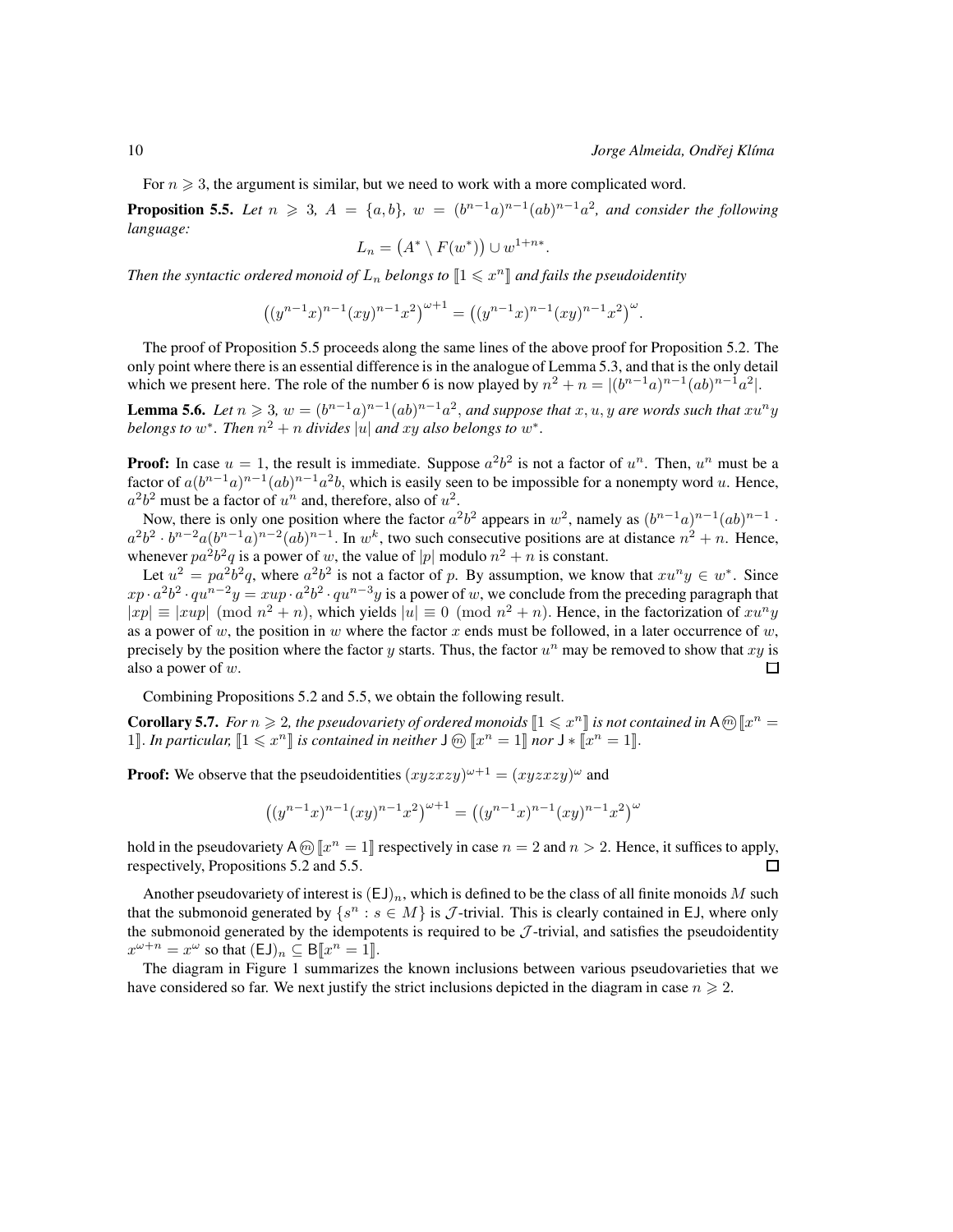$$
B[x^{n} = 1]
$$
\n
$$
\neq_{(0)}
$$
\n
$$
(EJ)n
$$
\n
$$
\neq_{(1)}
$$
\n
$$
(BG)n
$$
\n
$$
\neq_{(2)}
$$
\n
$$
\frac{2}{2}
$$
\n
$$
J \text{ on } [x^{n} = 1]
$$
\n
$$
\neq_{(3)}
$$
\n
$$
J * [x^{n} = 1]
$$
\n
$$
\neq_{(7)}
$$
\n
$$
J^{+} \text{ on } [x^{n} = 1]
$$
\n
$$
J^{+} \text{ on } [x^{n} = 1]
$$
\n
$$
J^{+} \text{ on } [x^{n} = 1]
$$

Fig. 1: Comparison of several pseudovarieties

(0) We define a monoid with zero by the following presentation:

$$
M = \langle a, b : a^n b^n a^n = a^n, b^n a^n b^n = b^n,
$$
  

$$
a^{n+1} = b^{n+1} = ab^i a = ba^i b = 0 \ (1 \leq i < n) \rangle.
$$

A simple calculation shows that  $M$  has three regular  $J$ -classes, two containing only the idempotents 1 and 0, respectively, and the third one containing the idempotents  $a^i b^n a^{n-i}$  and  $b^i a^n b^{n-i}$  ( $1 \leq i \leq n$ )  $n$ ). The product of any two distinct idempotents different from 1 is 0, so that  $M$  belongs to BG, and M is aperiodic, whence  $M \in B[[x^n = 1]]$ . On the other hand,  $(a^nb^n)^\omega = a^n b^n \neq b^n a^n = (b^n a^n)^\omega$ , which shows that M does not belong to  $(\mathsf{E}\mathsf{J})_n$ .

(1) Consider the monoid with zero given by the presentation

$$
M = \langle a, b : a^n b a^n = a^n, ba^n b = b, ba^i b = 0 \ (0 \leq i < n), a^{n+1} = 0 \rangle.
$$

It is easy to see that M consists of the elements 1,  $a^i$  ( $1 \leq i \leq n$ ), 0, which form singleton  $\mathcal{J}$ classes, together with  $a^iba^j$   $(0 \leq i, j \leq n)$ , which constitutes a  $J$ -class whose idempotents are the elements  $a^iba^j$  for which  $i + j = n$ . The *n*th powers are the idempotents and  $a^n$ , and form a submonoid of M which is  $\mathcal J$ -trivial, that is, M belongs to  $(\text{EJ})_n$ . On the other hand,  $M \notin (\text{BG})_n$ since the idempotents  $a^nb$  and  $ba^n$  are distinct.

- (2),(4) These follow from Corollary 5.7.
	- (3) See Remark 3.9.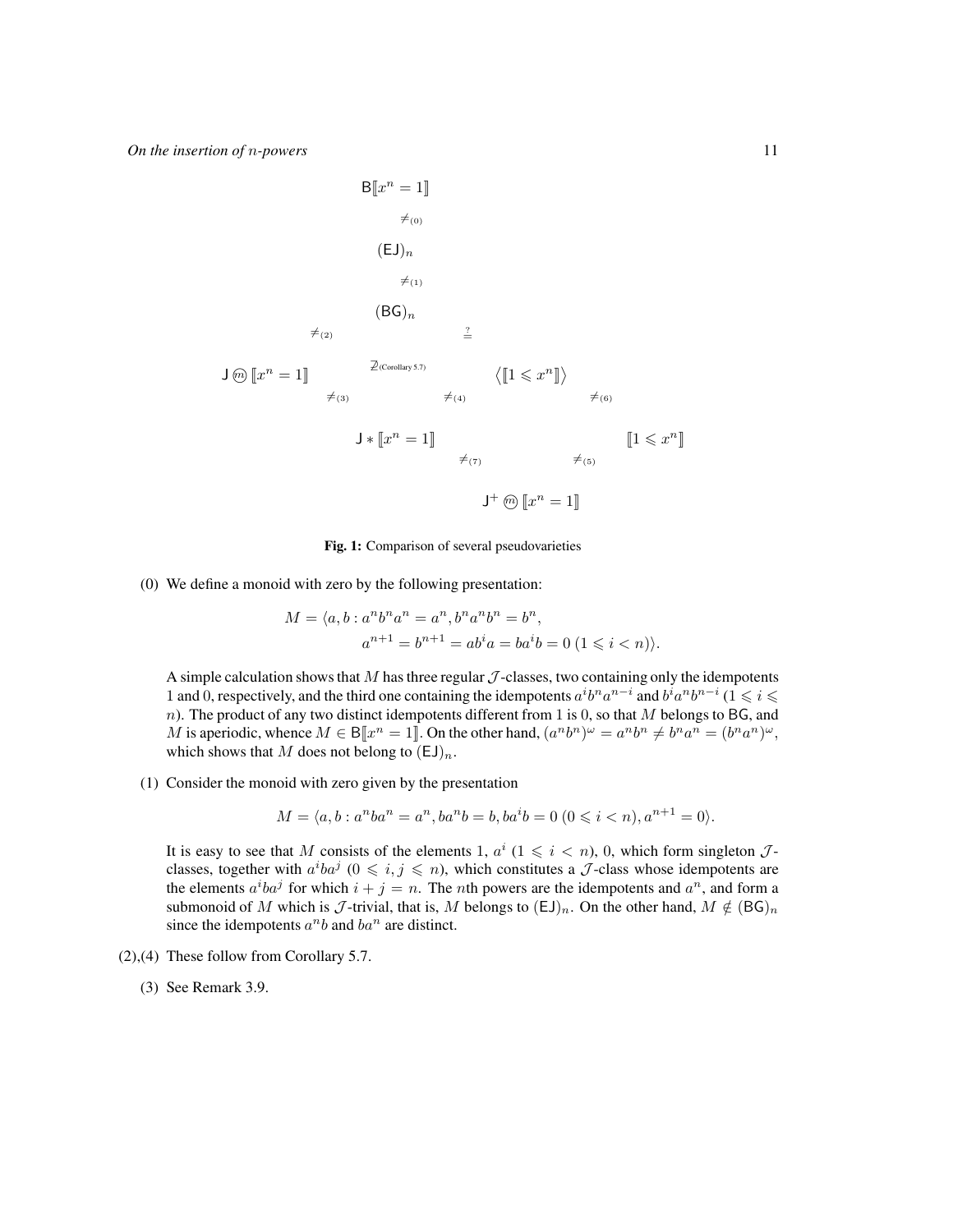- (5) This follows from Lemma 3.2. Alternatively, it also follows from (4) since, for the two other sides of the diamond involving the inclusions (4) and (5), one goes up by taking the pseudovariety of monoids generated by a pseudovariety of ordered monoids.
- (6) The equality  $\langle 1 \leq x^n \rangle = [1 \leq x^n]$  means that, for every  $(M, \leq) \in [1 \leq x^n]$ , we have  $(M, =) \in [1 \leq x^n],$  so that  $[1 \leq x^n] = [x^n = 1],$  which contradicts (5).
- (7) The argument is similar to that given for (6) and is omitted.

For (4), we may also prove the following stronger result.

**Proposition 5.8.** Whenever  $n \ge 2$ , there is no pseudovariety V such that  $\langle [1 \le x^n] \rangle = J * V$ .

**Proof:** Assume to the contrary that there is such a pseudovariety V. In particular, we have  $J * V \subseteq BG$ . If Sl ⊆ V, then it follows that Sl ∗ Sl ⊆ BG. However, it is easy to see that the monoid consisting of the two-element left-zero semigroup with an identity adjoined satisfies the identities defining Sl∗Sl (Almeida, 1995, Exercise 10.3.7), while it is not in BG. Hence, Sl is not contained in the pseudovariety of monoids V, which implies that V is a pseudovariety of groups. On the other hand, we know that  $(J*V) ∩ G = V∩G$ (see (Almeida, 1995, Proposition 10.1.7)). We conclude that

$$
V = V \cap G = (J * V) \cap G = \langle [1 \leq x^n] \rangle \cap G = [x^n = 1],
$$

and so  $[1 \leq x^n] \subseteq J*V = J*[[x^n = 1]]$ , which contradicts Corollary 5.7.

$$
\qquad \qquad \Box
$$

We can also prove the following result for the Mal'cev product.

**Proposition 5.9.** If there is some pseudovariety of monoids V such that  $\langle [1 \leq x^n] \rangle = J \oplus V$ , then  $\mathsf{J} \circledcirc \llbracket x^n = 1 \rrbracket \subseteq \langle \llbracket 1 \leqslant x^n \rrbracket \rangle.$ 

**Proof:** Suppose that the equality  $\langle [1 \leq x^n] \rangle = J \text{ } \textcircled{b}$  V holds. It follows that

$$
[\![x^n = 1]\!] = \mathsf{G} \cap \langle [\![1 \leq x^n]\!] \rangle = (\mathsf{J} \circledast \mathsf{V}) \cap \mathsf{G} = \mathsf{V} \cap \mathsf{G},\tag{1}
$$

where only the last equality remains to be justified. The inclusion  $\supseteq$  is a consequence of  $V \subseteq J \oplus V$ . For the reverse inclusion, suppose that G is a group from  $J \odot N$ . Then, there is a relational morphism  $\mu: G \to V$  onto some  $V \in V$  such that, for every idempotent e from V,  $\mu^{-1}(e)$  is a semigroup from J. Since G is a group and  $J\cap G$  is the trivial pseudovariety, consisting only of singleton monoids, we deduce that  $\mu^{-1}(e) = \{1\}$  for every idempotent e from V. Consider now the canonical factorization of  $\mu$ :  $\mu$ may be viewed as a submonoid of  $G \times V$ ; we denote  $\varphi$  and  $\psi$  respectively the restrictions to  $\mu$  of the first and second component projections of the product  $G \times V$ ; then, as a relation,  $\mu = \varphi^{-1}\psi$ . Since  $\varphi$  is onto, there is a subgroup H of  $\mu$  such that  $\varphi(H) = G$  (see, for instance, (Rhodes and Steinberg, 2009, Proposition 4.1.44)). Consider the subgroup  $K = \psi(H)$  of V. Note that

$$
\psi^{-1}(1_K) = \{(g, 1_K) \in \mu : g \in G\} = \mu^{-1}(1_K) \times \{1_K\} = \{(1, 1_K)\}.
$$

Thus, the group kernel of the homomorphism  $\psi$  is trivial, so that H and K are isomorphic, whence G belongs to  $V$  since so does  $K$ .

From (1), we know that  $\llbracket x^n = 1 \rrbracket$  is contained in V, which finally entails the required inclusion J  $\omega$  $\llbracket x^n = 1 \rrbracket \subseteq \langle \llbracket 1 \leqslant x^n \rrbracket \rangle.$  $\Box$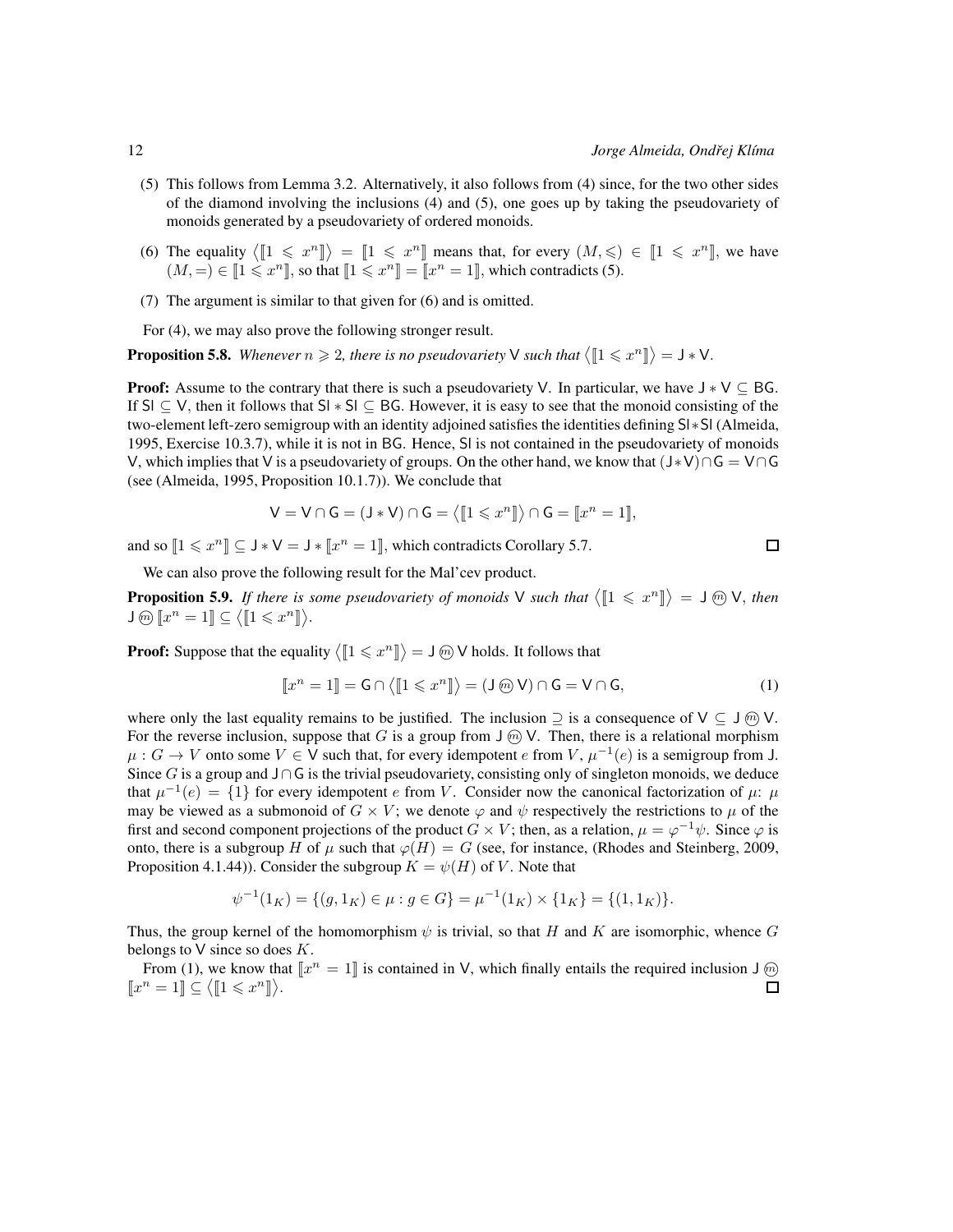Although we are interested mainly in the comparison of several pseudovarieties and the computation of  $\langle [1 \leq x^n] \rangle$  in case *n* is an integer with  $n \geq 2$ , the cases  $n = 1$  and  $n = \omega$  are also of great interest. In fact, they have deserved considerable attention in the literature.

The case  $n = 1$  is that of the pseudovariety  $J^+ = [1 \leq x]$ . It has been shown to be equivalent to a celebrated theorem of Simon (1975) that  $\langle J^+ \rangle = J$ . A direct algebraic proof of this fact has been given by Straubing and Thérien (1988). In this case, we also have  $B\|x = 1\| \neq (EJ)_1 = (BG)_1 = J = J * \|x =$  $1$ .

In case  $n = \omega$ , we know that  $J * G = BG$  (see Pin (1995a)) and  $J^+$   $\omega G = [1 \leq x^{\omega}]$  (Pin and Weil, 1997, Theorem 2.7). There are proofs of these facts in the literature that depend on a deep result of Ash (1991). In the case of the first equality, an alternative "constructive" proof can be found in Auinger and Steinberg (2005b). Hence, by Corollary 3.8, the equality  $\langle [1 \leq x^{\omega}] \rangle = BG$  holds.

### 6 Algebraically provable inequalities

An inequality  $u' \leq v'$  is said to be a *direct consequence* of the inequality  $u \leq v$  if  $u, v \in \overline{\Omega}_A M$ ,  $u', v' \in \overline{\Omega}_B M$ , and there is a continuous homomorphism  $\varphi : \overline{\Omega}_A M \to \overline{\Omega}_B M$  such that  $u' = \varphi(u)$  and  $v' = \varphi(v)$ .

By an *algebraic proof* of an inequality  $u \leq v$  from a set  $\Sigma$  of inequalities we mean a pair of finite sequences of pseudowords  $(x_i y_i z_i)_{i=1,\dots,m}$  and  $(t_i)_{i=1,\dots,m}$  such that  $u = x_1 y_1 z_1$ ,  $v = x_m t_m z_m$ , each inequality  $y_i \leq t_i$  is a direct consequence of some inequality from  $\Sigma$ , and  $x_i t_i z_i = x_{i+1} y_{i+1} z_{i+1}$  ( $i =$  $1, \ldots, m - 1$ ). In case there exists such a sequence, we also say that the inequality  $u \leq v$  is *algebraically provable* from Σ. A pseudoidentity  $u = v$  is *algebraically provable* from Σ if both inequalities  $u \leq v$  and  $v \leq u$  have that property.

Note that, in particular,  $u \leq v$  is algebraically provable from  $1 \leq x^n$  if and only if v may be obtained from  $u$  by a finite sequence of insertions of factors of the form  $w^n$ .

Since our aim is to show that  $\langle [1 \leq x^n] \rangle = (BG)_n$  and we already know that the inclusion from left to right holds, by Reiterman's theorem, see Reiterman (1982), this amounts to showing that every pseudoidentity valid in the pseudovariety  $\langle [1 \leq x^n] \rangle$  is also valid in  $(BG)_n$ . The following proposition gives a key connection between inequalities provable from  $1 \leq x^n$  and pseudoidentities valid in  $(BG)_n$ .

**Proposition 6.1.** *The pseudovariety*  $(BG)_n$  *satisfies the following pseudoidentities:* 

- (a)  $v^{\omega+1} = u^{\omega+1}v^{\omega} = v^{\omega}u^{\omega+1}$  whenever the inequality  $u \leq v$  is algebraically provable from  $1 \leq x^n$ ;
- *(b)*  $v^{\omega} = u^{\omega}v^{\omega} = v^{\omega}u^{\omega}$  whenever the inequality  $u \leq v$  is algebraically provable from  $1 \leq x^{n}$ ;
- *(c)*  $u^{\omega+1} = v^{\omega+1}$  whenever the pseudoidentity  $u = v$  is algebraically provable from  $1 \leq x^n$ .

**Proof:** (a) Consider an algebraic proof of  $u \leq v$  from  $1 \leq x^n$ , given by a pair of sequences of pseudowords  $(x_i z_i)_{i=1,\dots,m}$  and  $(y_i)_{i=1,\dots,m}$ . Note that, for each i, since  $1 \leq y_i$  is a direct consequence of  $1 \leq x^n$ , there is  $t_i$  such that  $y_i = t_i^n$ . Let  $u_i = x_i z_i$  for  $i = 1, ..., m$  and  $u_{m+1} = x_m t_m^n z_m = v$ . We prove, by induction on  $i$ , that

$$
(\text{BG})_n \text{ satisfies } u_i^{\omega+1} = u^{\omega+1} u_i^{\omega}.
$$
 (2)

For  $i = m + 1$ , this gives one of the pseudoidentities in (a), the other one being obtained dually.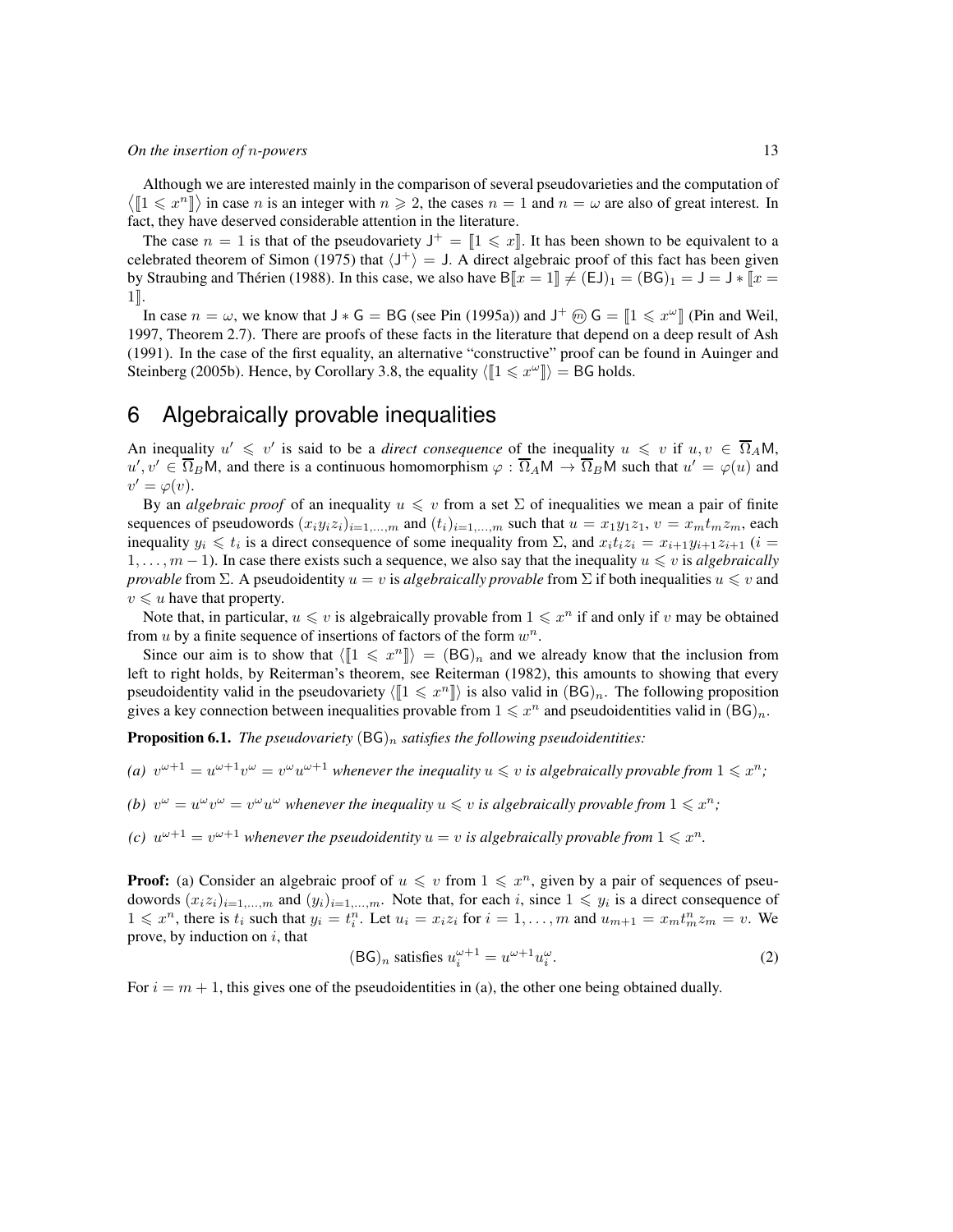Since  $u_1 = u$ , (2) is immediate for  $i = 1$ . Suppose that (2) holds for a certain  $i \leq m$ . Then, in view of Corollary 4.4 and the induction hypothesis,  $(BG)<sub>n</sub>$  satisfies the following pseudoidentities:

$$
u_{i+1}^{\omega+1} = (x_i t_i^n z_i)^{\omega+1} = (x_i z_i)^{\omega+1} (x_i t_i^n z_i)^{\omega} = u_i^{\omega+1} u_{i+1}^{\omega}
$$
  
=  $u^{\omega+1} u_i^{\omega} u_{i+1}^{\omega} = u^{\omega+1} (x_i z_i)^{\omega} (x_i t_i^n z_i)^{\omega}$   
=  $u^{\omega+1} (x_i t_i^n z_i)^{\omega} = u^{\omega+1} u_{i+1}^{\omega},$ 

which completes the induction step for the proof of  $(2)$ .

(b) This can be established by a slight modification of the proof of (a), namely by replacing (2) by  $(BG)_n$  satisfies  $u_i^{\omega} = u^{\omega} u_i^{\omega}$ .

(c) From (a) and (b), it follows that  $(BG)_n$  satisfies the pseudoidentities

$$
v^{\omega+1} = u^{\omega+1}v^{\omega} = u^{\omega+1}u^{\omega}v^{\omega} = u^{\omega+1}.
$$

## 7 More general proofs

Let  $\Sigma$  be a set of inequalities  $u \leq v$  with u and v pseudowords over some finite alphabet. We are interested in allowing more general proofs of the validity of inequalities in the pseudovariety  $\|\Sigma\|$  than those considered in Section 6. For simplicity, we fix the finite set  $A$  of variables on which we consider such provable inequalities. The definitions below extend to the case of inequalities those previously considered by the authors for pseudoidentities, see Almeida and Klíma (2018).

For each ordinal  $\alpha$ , we define recursively a set  $\Sigma_{\alpha}$  of inequalities over A as follows:

- $\Sigma_0$  consists of all diagonal pairs  $(w, w)$ , with  $w \in \overline{\Omega}_A M$ , together with all pairs of the form  $(x\varphi(u)y, x\varphi(v)y)$  such that  $u \leq v$  is an inequality from  $\Sigma$ , say with  $u, v \in \overline{\Omega}_B M$ ,  $\varphi : \overline{\Omega}_B M \to$  $\Omega_A$ M is a continuous homomorphism, and  $x, y \in \overline{\Omega}_A$ M;
- $\Sigma_{2\alpha+1}$  is the transitive closure of the binary relation  $\Sigma_{2\alpha}$ ;
- $\Sigma_{2\alpha+2}$  is the topological closure of the relation  $\Sigma_{2\alpha+1}$  in the space  $\overline{\Omega}_A M \times \overline{\Omega}_A M$ ;
- if  $\alpha$  is a limit ordinal, then  $\Sigma_{\alpha} = \bigcup_{\beta < \alpha} \Sigma_{\beta}$ .

Note that  $\Sigma_1$  consists of the algebraically provable inequalities and that, if  $\Sigma_{\alpha+2} = \Sigma_{\alpha}$ , then  $\Sigma_{\alpha}$  is both transitive and topologically closed, so that  $\Sigma_\beta = \Sigma_\alpha$  for every ordinal  $\beta$  with  $\beta \geq \alpha$ . Since  $\overline{\Omega}_A M$  is a metric space, such a condition must hold for  $\alpha$  at most the least uncountable ordinal (see (Almeida and Klíma, 2018, Proposition 3.1) for a justification in the unordered case, which applies equally well to the ordered case). Hence, the union  $\tilde{\Sigma} = \bigcup_{\alpha} \Sigma_{\alpha}$  defines a transitive closed binary relation on  $\overline{\Omega}_A M$ .

Consider a binary relation  $\theta$  on  $\overline{\Omega}_A M$ . We say that  $\theta$  is *stable* if  $(u, v) \in \theta$  and  $x, y \in \overline{\Omega}_A M$  implies  $(xuy, xvy) \in \theta$ . We also say that  $\theta$  is *fully invariant* if, for every continuous endomorphism  $\varphi$  of  $\overline{\Omega}_A M$ and  $(u, v) \in \theta$ , we have  $(\varphi(u), \varphi(v)) \in \theta$ .

The next result is the order analog of (Almeida and Klíma, 2018, Proposition 3.1), with a proof following the very same lines, which is therefore omitted.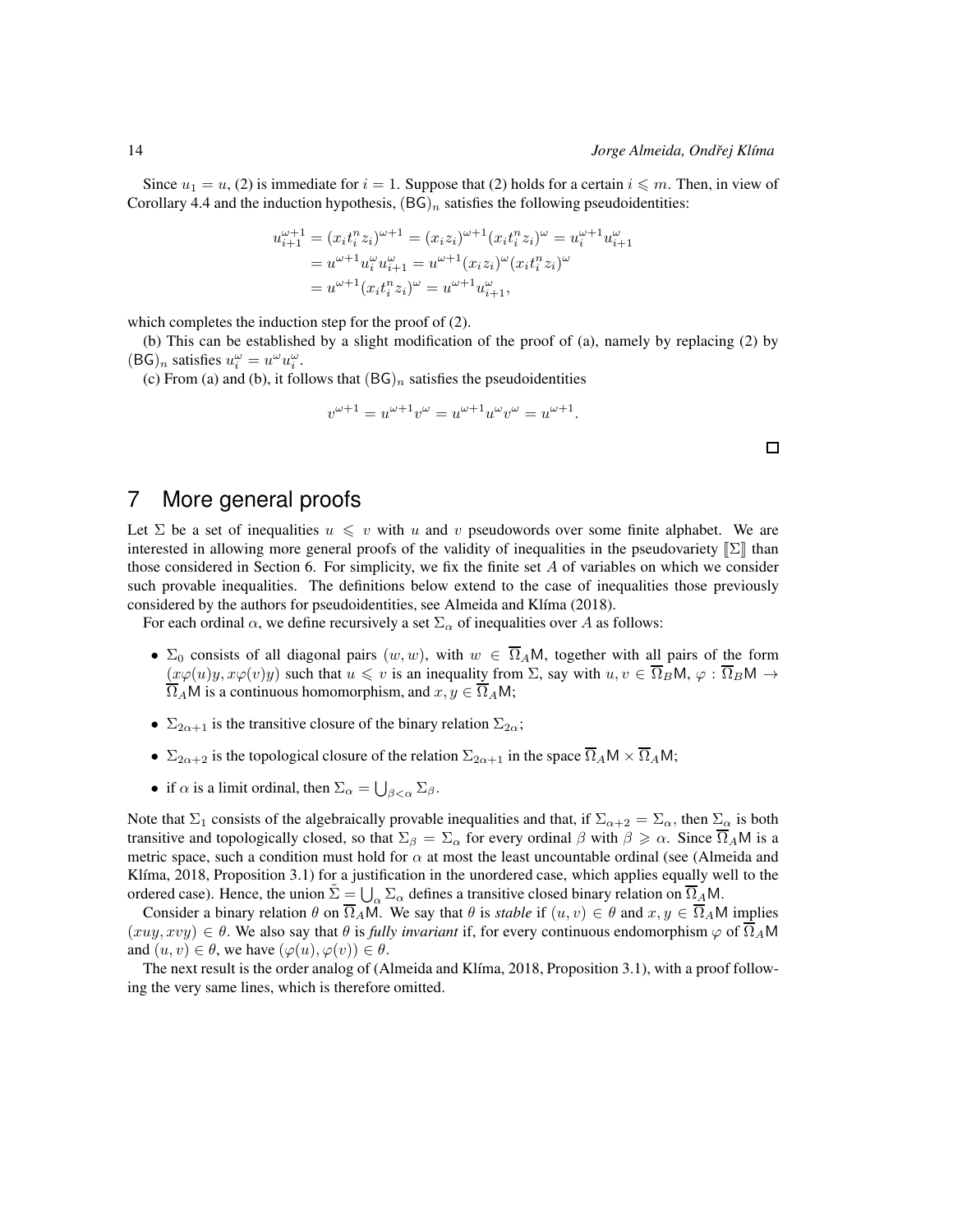**Proposition 7.1.** *The relation*  $\tilde{\Sigma}$  *is a fully invariant closed stable quasiorder on*  $\overline{\Omega}_A$ *M. For every*  $(u, v) \in$  $\sum$ , *the inequality*  $u \leq v$  *is valid in*  $\llbracket \Sigma \rrbracket$ *.* 

The pairs from  $\tilde{\Sigma}$ , which are viewed as inequalities, are said to be *provable from*  $\Sigma$ . We also say that a pseudoidentity  $u = v$  is *provable from*  $\Sigma$  if so are both inequalities  $u \leq v$  and  $v \leq u$ .

An alternative way of looking at proofs, which is equivalent in the sense of capturing the same provable inequalities, is to consider a transfinite sequence of inequalities in which in each step we allow one of the inequalities of  $\Sigma_0$ , we take  $u \leq w$  if there are two previous steps of the form  $u \leq v$  and  $v \leq w$ , or we take  $u \leq v$  provided there is a sequence of earlier steps  $(u_n \leq v_n)_n$  with  $u = \lim u_n$  and  $v = \lim v_n$ . The last step in such a proof should be the inequality to be proved.

Several examples of such proofs, can be found in the proofs of Lemma 4.1 and Proposition 4.2. The following is the order analog of (Almeida and Klíma, 2018, Conjecture 3.2). Note that ample evidence for the unordered case is presented in Almeida and Klíma (2018).

**Conjecture 7.2.** An inequality  $u \leq v$  of elements from  $\overline{\Omega}_A M$  is provable from  $\Sigma$  if and only if  $[\Sigma]$  satisfies  $u \leqslant v$ .

Taking into account the analogues of the results of (Almeida, 1995, Section 3.8) for inequalities, the conjecture is equivalent to showing that  $\Sigma$  is a profinite relation in the sense of (Rhodes and Steinberg, 2009, Section 3.1), that is that  $\Sigma$  is a closed stable quasiorder such that the quotient by the congruence obtained by taking the intersection with the dual of  $\Sigma$  is a profinite monoid. There seems to be no obvious way of establishing such a property.

# 8 Pseudoidentities provable from  $1 \leqslant x^n$

The aim of this section is to show that, at least under suitable hypotheses, pseudoidentities provable from  $1 \leqslant x^n$  are valid in  $(BG)_n$ . We start by extending Proposition 6.1.

Proposition 8.1. *The statement of Proposition 6.1 remains true if the adverb "algebraically" is removed.*

**Proof:** We only handle the analogue of part (a) as (b) is similar and the proof of (c) does not require any changes. So, let  $\Sigma$  consist of the single inequality  $1 \leq x^n$  and consider a finite alphabet and the binary relations  $\Sigma_{\alpha}$  over  $\overline{\Omega}_A$ M. We prove by transfinite induction on  $\alpha$  that, whenever  $(u, v) \in \Sigma_{\alpha}$ ,  $(\overline{BG})_n$ satisfies the pseudoidentity  $u^{\omega+1}v^{\omega} = v^{\omega+1}$ . The cases of  $\alpha = 0$  and  $\alpha = 2\beta + 1$ , that is, respectively inequalities of the form  $xz \leq xy^n z$  or that obtained from inequalities from  $\Sigma_{2\beta}$  by transitivity, are already essentially handled in the proof of Proposition 6.1. For the case where  $\alpha = 2\beta + 2$ , we consider a sequence  $(u_k, v_k)_k$  from  $\Sigma_{2\beta+1}$  converging to the limit  $(u, v)$ . By the induction hypothesis,  $(BG)_n$  satisfies each of the pseudoidentities  $u_k^{\omega+1}v_k^{\omega} = v_k^{\omega+1}$ . Hence, taking limits on both sides, we conclude that  $(BG)_n$ also satisfies  $u^{\omega+1}v^{\omega} = v^{\omega+1}$ . Finally, in case  $\alpha$  is a limit ordinal, the induction step is immediate since  $\Sigma_{\alpha} = \bigcup_{\beta < \alpha} \Sigma_{\beta}.$  $\Box$ 

We say that a pseudoword  $w \in \overline{\Omega}_A M$  has a certain property over  $(BG)_n$  if that property is verified by  $\pi(w)$  where  $\pi : \overline{\Omega}_A \mathsf{M} \to \overline{\Omega}_A(\mathsf{BG})_n$  is the unique continuous homomorphism sending each  $a \in A$  to itself.

**Theorem 8.2.** Let  $u = v$  be a pseudoidentity provable from  $1 \leq x^n$ .

*(a)* If u and v are group elements over  $(BG)_n$ , then  $(BG)_n$  *satisfies the pseudoidentity*  $u = v$ .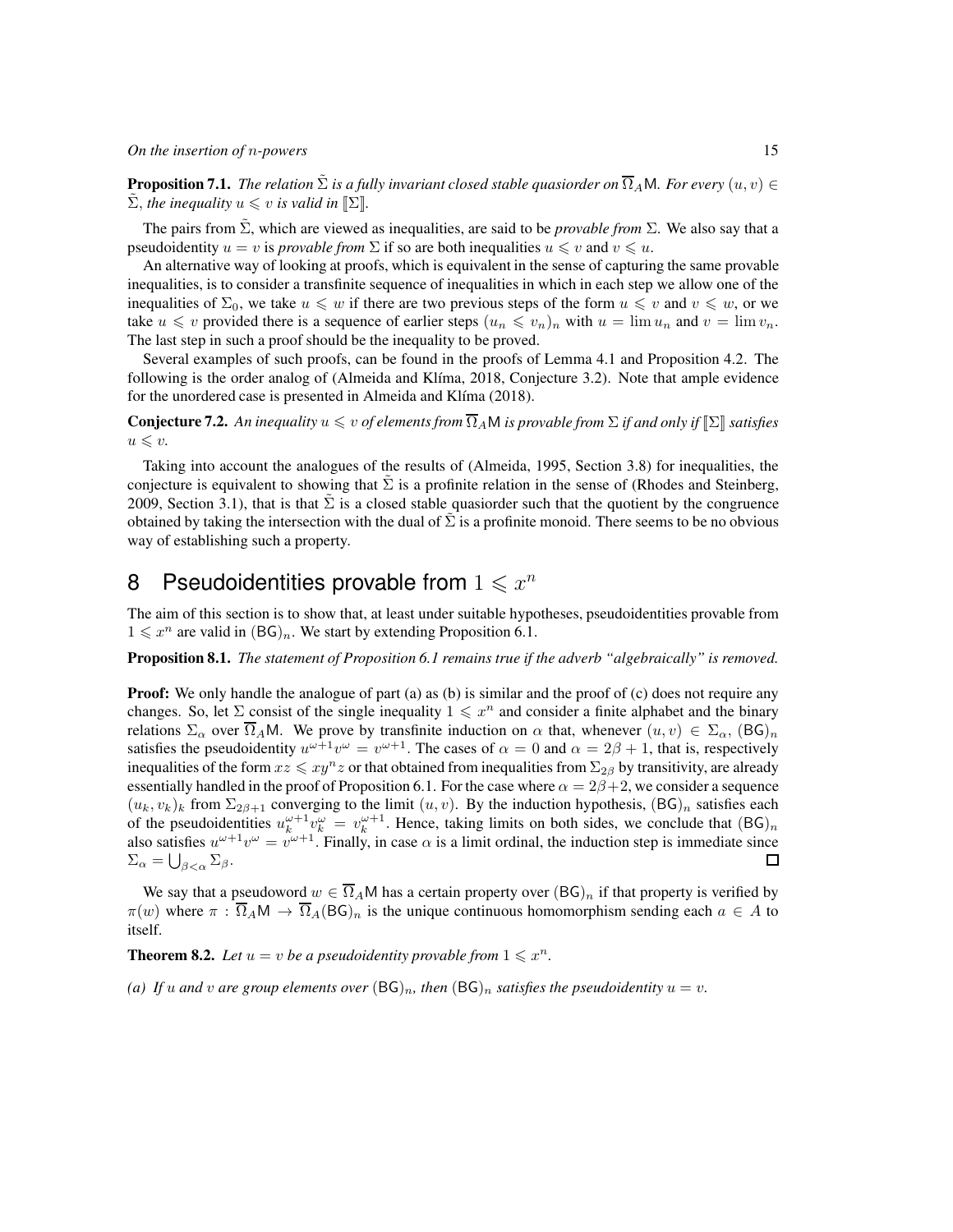.

- *(b)* If there are pseudowords w and z such that the pseudoidentity  $u = (wz)^\omega w$  is valid in  $(BG)_n$ , then *so are the pseudoidentities*  $u = v(zw)^\omega = (wz)^\omega v$ .
- *(c)* If u and v are regular over  $(BG)_n$ , then  $(BG)_n$  satisfies the pseudoidentity  $u = v$ .

**Proof:** (a) By Proposition 8.1, from the hypothesis that  $u = v$  is provable from  $1 \leq x^n$ , we deduce that  $(BG)_n$  satisfies  $u^{\omega+1} = v^{\omega+1}$ . But, since we are assuming that  $(BG)_n$  satisfies  $u^{\omega+1} = u$  and  $v^{\omega+1} = v$ , it follows that it also satisfies  $u = v$ .

(b) From the assumption that  $u = v$  is provable from  $1 \leq x^n$  it follows that so is  $uz = vz$ . Part (a) yields that the pseudoidentities  $(vz)^{\omega+1} = (uz)^{\omega+1} = (wz)^{\omega+1} = uz$  hold in  $(BG)_n$ . Hence, so do  $(uz)^{\omega} = (vz)^{\omega} = (wz)^{\omega}$  and the following pseudoidentities:

$$
uz = (uz)^{\omega+1} = (vz)^{\omega+1} = vz(uz)^{\omega} = vz(wz)^{\omega}
$$
  
\n
$$
\therefore u = uz \cdot (wz)^{\omega-1}w = vz(wz)^{\omega} \cdot (wz)^{\omega-1}w = v(zw)^{\omega}
$$

The proof that  $(BG)_n$  satisfies the pseudoidentity  $u = (wz)^\omega v$  is dual.

(c) Since u is regular over  $(BG)<sub>n</sub>$ , there are pseudowords w and z such that the pseudoidentity  $u =$  $(wz)^{\omega}w$  holds in  $(BG)<sub>n</sub>$ . From part (b), it follows that u is both R and L below v over  $(BG)<sub>n</sub>$ . By symmetry, we conclude that u and v lie in the same H-class over  $(BG)_n$ . Since u is R-equivalent to  $(wz)^{\omega}$ over  $(BG)_n$  and  $u = (wz)^\omega v$  holds in  $(BG)_n$ , so does  $u = v$ . □

Theorem 8.2 may be viewed as a hint that the equality of pseudovarieties  $\langle [1 \leq x^n] \rangle = (BG)_n$  may hold. Should Conjecture 7.2 hold for the inequality  $1 \leq x^n$ , the evidence for the equality is even more compelling. At present, we must leave it as an open problem.

Another natural and weaker question is whether  $\overline{J}(\widehat{m})$   $\llbracket x^n = 1 \rrbracket$  is contained in  $\langle \llbracket 1 \leq x^n \rrbracket \rangle$ . We have no further partial results in this direction than those that follow from Theorem 8.2.

Other questions worth investigating concerning the pseudovarieties in Figure 1 involve the corresponding relatively free profinite monoids. For instance, using the representation theorem for semidirect products (Almeida, 1995, Theorem 10.2.3), the fact that  $\overline{\Omega}_A$  is countable for every finite set A (Almeida, 1995, Proposition 8.2.1), and the local finiteness of the Burnside pseudovariety  $\llbracket x^n = 1 \rrbracket$ , see Zelmanov (1991), we deduce that  $\overline{\Omega}_A(\mathsf{J} * [\![x^n = 1]\!])$  is also countable in case A is finite. We do not know if a similar property holds for any of the pseudovarieties  $\mathsf{J} \circledcirc [x^n = 1]$ ,  $(\mathsf{B} \mathsf{G})_n$ , or perhaps even  $\mathsf{B} [x^n = 1]$ .

#### Acknowledgements

The authors would like to thank the referees for their suggestions and comments, which contributed to an improved presentation of our results.

#### References

- J. Almeida. *Finite Semigroups and Universal Algebra*. World Scientific, Singapore, 1995. English translation.
- J. Almeida. Profinite semigroups and applications. In V. B. Kudryavtsev and I. G. Rosenberg, editors, *Structural theory of automata, semigroups and universal algebra*, pages 1–45, New York, 2005. Springer.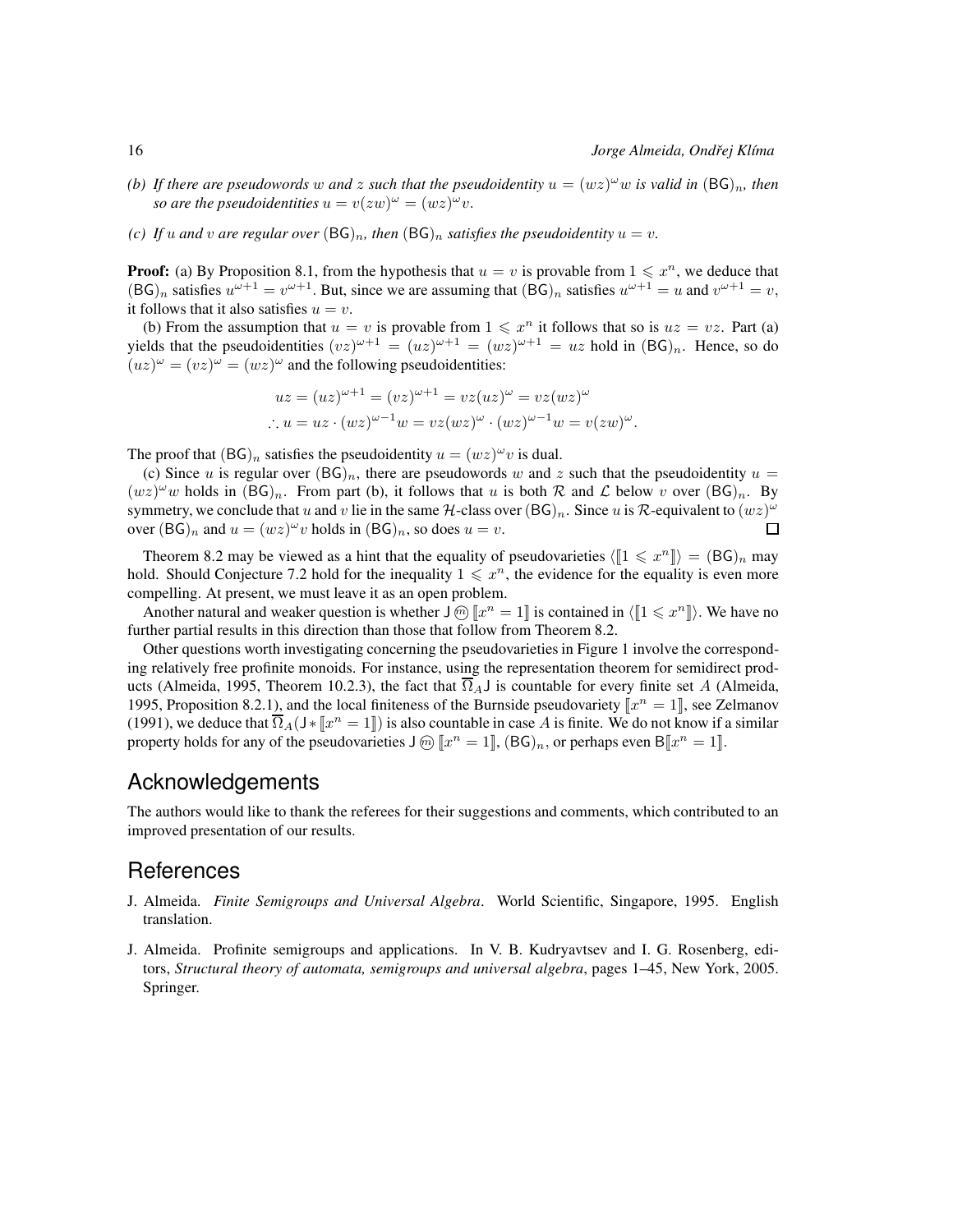- J. Almeida and A. Costa. *Handbook of AutoMathA*, chapter Profinite topologies. European Math. Soc. Publ. House. To appear.
- J. Almeida and O. Kl´ıma. Towards a pseudoequational proof theory. *Portugal. Math.*, 75:79–119, 2018.
- J. Almeida and P. Weil. Reduced factorizations in free profinite groups and join decompositions of pseudovarieties. *Int. J. Algebra Comput.*, 4:375–403, 1994.
- J. Almeida and P. Weil. Profinite categories and semidirect products. *J. Pure Appl. Algebra*, 123:1–50, 1998.
- J. Almeida, A. Cano, O. Kl´ıma, and J.-E. Pin. On fixed points of the lower set operator. ´ *Int. J. Algebra Comput.*, 25:259–292, 2015.
- C. J. Ash. Inevitable graphs: a proof of the type II conjecture and some related decision procedures. *Int. J. Algebra Comput.*, 1:127–146, 1991.
- K. Auinger and B. Steinberg. On the extension problem for partial permutations. *Proc. Amer. Math. Soc.*, 131:2693–2703, 2003.
- K. Auinger and B. Steinberg. The geometry of profinite graphs with applications to free groups and finite monoids. *Trans. Amer. Math. Soc.*, 356:805–851, 2004.
- K. Auinger and B. Steinberg. On power groups and embedding theorems for relatively free profinite monoids. *Math. Proc. Cambridge Phil. Soc.*, 138:211–232, 2005a.
- K. Auinger and B. Steinberg. Constructing divisions into power groups. *Theor. Comp. Sci.*, 341(1-3): 1–21, 2005b.
- S. Eilenberg. *Automata, Languages and Machines*, volume B. Academic Press, New York, 1976.
- K. Henckell, S. Margolis, J.-E. Pin, and J. Rhodes. Ash's type II theorem, profinite topology and Malcev products. Part I. *Int. J. Algebra Comput.*, 1:411–436, 1991.
- P. M. Higgins and S. W. Margolis. Finite aperiodic semigroups with commuting idempotents and generalizations. *Israel J. Math.*, 116:367–380, 2000.
- R. Knast. Some theorems on graph congruences. *RAIRO Inf. Theor. et Appl. ´* , 17:331–342, 1983.
- S. W. Margolis and J.-E. Pin. Product of group languages. In *FCT'85*, volume 199 of *Lect. Notes in Comput. Sci.*, pages 285–299, Berlin, 1985. Springer.
- J.-E. Pin. *Varieties of Formal Languages*. Plenum, London, 1986. English translation.
- J.-E. Pin. BG=PG: A success story. In J. Fountain, editor, *Semigroups, Formal Languages and Groups*, volume 466, pages 33–47, Dordrecht, 1995a. Kluwer.
- J.-E. Pin. A variety theorem without complementation. *Russian Math. (Iz. VUZ)*, 39:80–90, 1995b.
- J.-E. Pin. Syntactic semigroups. In G. Rozenberg and A. Salomaa, editors, *Handbook of Formal Languages*, chapter 10. Springer, 1997.